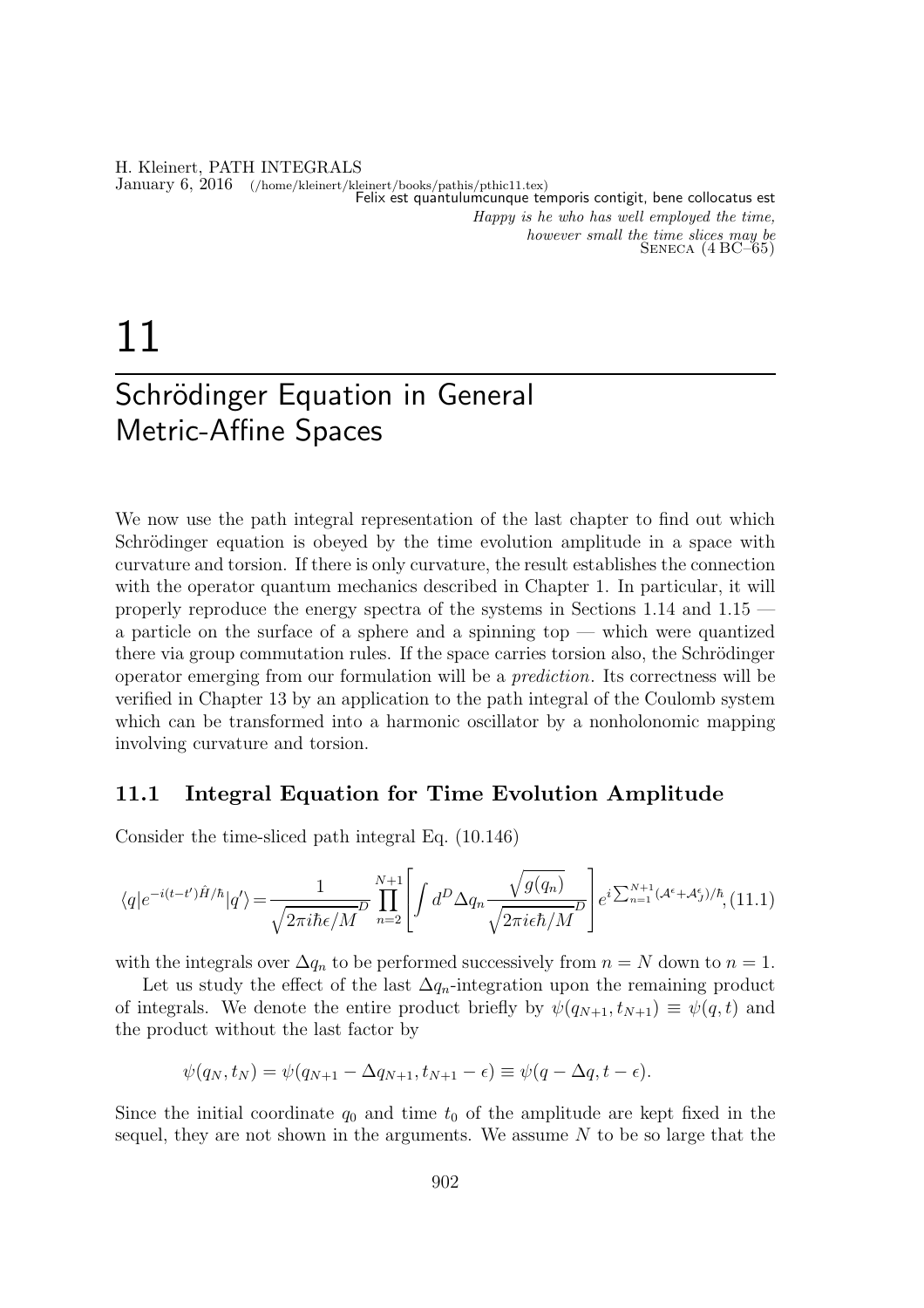amplitude has had time to develop from the initial state localized at  $q'$  to a smooth function of  $\psi(q - \Delta q, t - \epsilon)$ , smooth compared to the width of the last short-time amplitude, which is of the order  $\sqrt{\hbar \epsilon \operatorname{tr}(g_{\mu\nu})/M}$ .

From Eq. (11.1) we deduce the recursion relation

$$
\psi(q,t) = \sqrt{g(q)} \int \frac{d^D \Delta q}{\sqrt{2\pi i \epsilon \hbar / M}} \exp\left[\frac{i}{\hbar} (\mathcal{A}^{\epsilon} + \mathcal{A}^{\epsilon}_{J})\right] \psi(q - \Delta q, t - \epsilon). \tag{11.2}
$$

This is an integral equation

$$
\psi(q,t) = \int d^D \Delta q \, K^{\epsilon}(q, \Delta q) \, \psi(q - \Delta q, t - \epsilon), \tag{11.3}
$$

with an integral kernel

$$
K^{\epsilon}(q, \Delta q) = \frac{\sqrt{g(q)}}{\sqrt{2\pi i \epsilon \hbar/M}^D} \exp\left[\frac{i}{\hbar}(\mathcal{A}^{\epsilon} + \mathcal{A}^{\epsilon}_{J})\right].
$$
 (11.4)

The integral equation  $(11.3)$  will now be turned into a Schrödinger equation. This will be done in two ways, a short way which gives direct insight into the relevance of the different terms in the mapping (10.96), and a historic more tedious way, which is useful for comparing our path integral with previous alternative proposals in the literature (cited at the end).

#### 11.1.1 From Recursion Relation to Schrödinger Equation

The evaluation of (11.3) is much easier if we take advantage of the simplicity of the integral kernel  $K^{\epsilon}(q, \Delta q)$  and the measure when expressed in terms of the variables  $\Delta x^i$ . Thus we introduce into (11.3) the integration variables  $\Delta \xi^{\mu} \equiv \Delta x^i e_i^{\mu}$ , with  $e_i^{\mu}$  evaluated at the postpoint q. The explicit relation between  $\Delta \xi^{\mu}$  and  $\Delta q^{\mu}$  follows directly from (10.96). In terms of  $\Delta \xi^{\mu}$ , we rewrite (11.3) as

$$
\psi(q,t) = \int d^D \Delta \xi K_0^{\epsilon}(q, \Delta \xi) \psi(q - \Delta q(\Delta \xi), t - \epsilon),
$$

with the zeroth-order kernel

$$
K_0^{\epsilon}(q, \Delta \xi) = \frac{\sqrt{g(q)}}{\sqrt{2\pi i \epsilon \hbar / M}} \exp\left[\frac{i}{\hbar} \frac{M}{2\epsilon} g_{\mu\nu}(q) \Delta \xi^{\mu} \Delta \xi^{\nu}\right]
$$
(11.5)

of unit normalization

$$
\int d^D \Delta \xi \ K_0^{\epsilon}(q, \Delta \xi) = 1. \tag{11.6}
$$

To perform the integrals in (11.2), we expand the wave function as

$$
\psi(q - \Delta q, t - \epsilon) = \left(1 - \Delta q^{\mu} \partial_{\mu} + \frac{1}{2} \Delta q^{\mu} \Delta q^{\nu} \partial_{\mu} \partial_{\nu} + \dots \right) \psi(q, t - \epsilon), \quad (11.7)
$$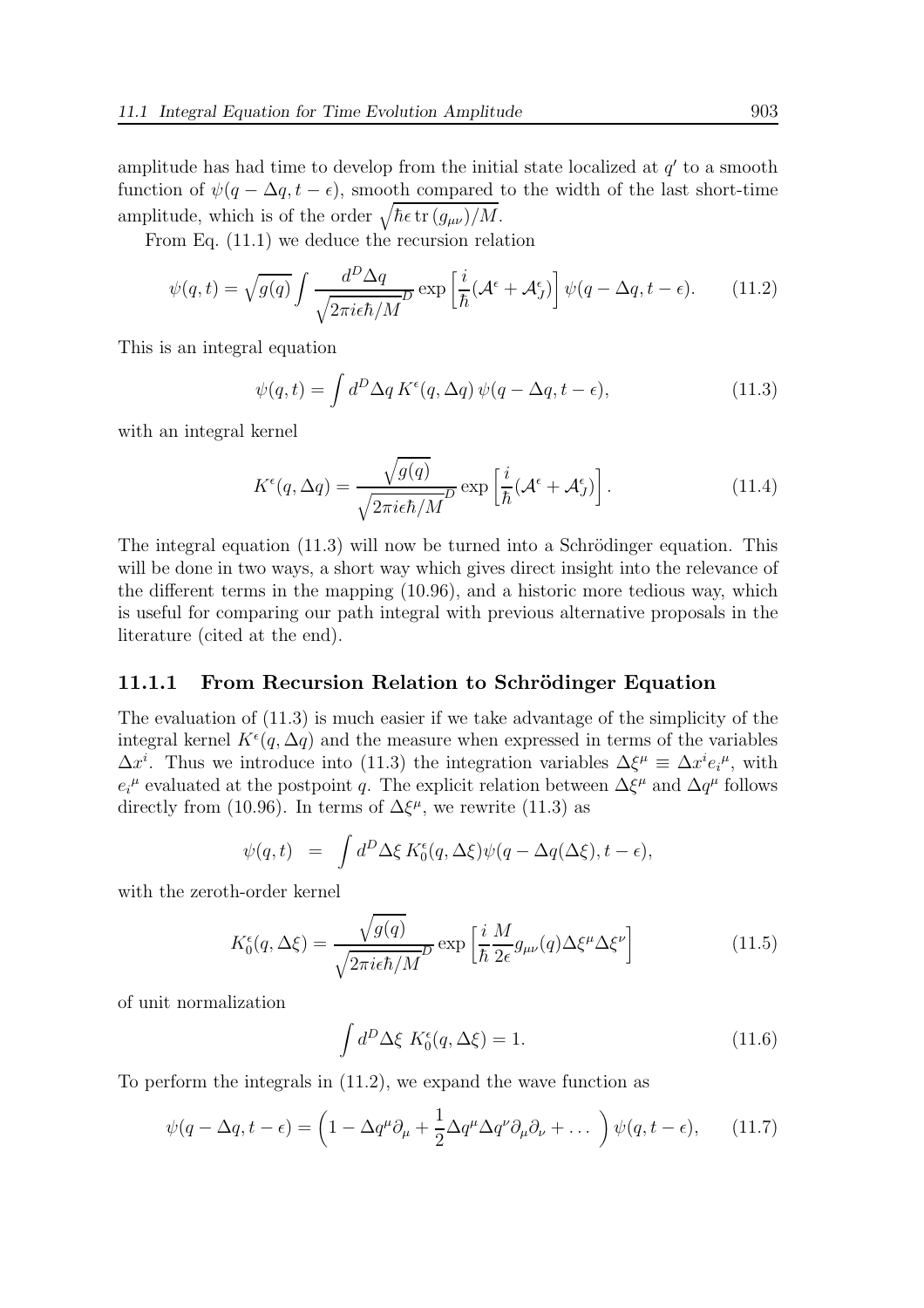and the coordinate differences  $\Delta q^{\mu}$  in powers of  $\Delta \xi$  by inverting Eq. (10.96):

$$
\Delta q^{\lambda} = \left[ \Delta \xi^{\lambda} + \frac{1}{2!} \Gamma_{\mu\nu}{}^{\lambda} \Delta \xi^{\mu} \Delta \xi^{\nu} - \frac{1}{3!} (\partial_{\sigma} \Gamma_{\mu\nu}{}^{\lambda} - \Gamma_{\mu\nu}{}^{\tau} \Gamma_{\{\sigma\tau\}}{}^{\lambda}) \Delta \xi^{\mu} \Delta \xi^{\nu} \Delta \xi^{\sigma} + \dots \right]. (11.8)
$$

All affine connections are evaluated at the postpoint  $q$ . Including in (11.2) only the relevant expansion terms, we find the integral equation

$$
\psi(q,t) = \int d^D \Delta \xi K_0^{\epsilon}(q, \Delta \xi)
$$
\n
$$
\times \left[1 - \left(\Delta \xi^{\mu} + \frac{1}{2!} \Gamma_{\nu \lambda}^{\mu} \Delta \xi^{\nu} \Delta \xi^{\lambda}\right) \partial_{\mu} + \frac{1}{2} \Delta \xi^{\mu} \Delta \xi^{\nu} \partial_{\mu} \partial_{\nu} + \dots \right] \psi(q, t - \epsilon).
$$
\n(11.9)

The evaluation requires only the normalization integral (11.6) and the two-point correlation function

$$
\langle \Delta \xi^{\mu} \Delta \xi^{\nu} \rangle = \int d^{D} \Delta \xi \, K_{0}^{\epsilon}(q, \Delta \xi) \Delta \xi^{\mu} \Delta \xi^{\nu} = \frac{i \hbar \epsilon}{M} g^{\mu \nu}(q). \tag{11.10}
$$

The result is

$$
\psi(q,t) = \left[1 + i\epsilon \frac{\hbar^2}{2M} \left(g^{\mu\nu}\partial_\mu\partial_\nu - \Gamma_\nu^{\ \nu\mu}\partial_\mu\right) + \dots\right] \psi(q,t-\epsilon). \tag{11.11}
$$

The differential operator in parentheses is proportional to the covariant Laplacian of the field  $\psi(q, t - \epsilon)$ :

$$
D_{\mu}D^{\mu}\psi \equiv g^{\mu\nu}D_{\mu}D_{\nu}\psi = g^{\mu\nu}D_{\mu}\partial_{\nu}\psi = (g^{\mu\nu}\partial_{\mu}\partial_{\nu} - \Gamma_{\nu}{}^{\nu\mu}\partial_{\mu})\psi. \tag{11.12}
$$

In a space with no torsion, this is equal to the Laplace-Beltrami operator applied to the field  $\psi$ :

$$
\Delta \psi = \frac{1}{\sqrt{g}} \partial_{\mu} \sqrt{g} g^{\mu \nu} \partial_{\nu} \psi.
$$
 (11.13)

In a more general space, the relation between the two operators is obtained by working out the derivatives

$$
\Delta = g^{\mu\nu}\partial_{\mu}\partial_{\nu} + \left(\frac{1}{\sqrt{g}}\partial_{\mu}\sqrt{g}\right)g^{\mu\nu}\partial_{\nu} + (\partial_{\mu}g^{\mu\nu})\partial_{\nu}.
$$
 (11.14)

Using

$$
\begin{aligned}\n\left(\frac{1}{\sqrt{g}}\partial_{\mu}\sqrt{g}\right) &= \frac{1}{2}g^{\sigma\tau}\partial_{\mu}g_{\sigma\tau} = \bar{\Gamma}_{\mu\nu}^{\ \ \nu},\\ \n\partial_{\mu}g^{\sigma\nu} &= -g^{\sigma\lambda}g^{\nu\kappa}\partial_{\mu}g_{\lambda\kappa},\\ \n\partial_{\mu}g^{\mu\nu} &= -\bar{\Gamma}_{\mu}^{\ \mu\nu} - \bar{\Gamma}^{\nu}{}_{\mu}^{\ \ \mu},\n\end{aligned} \tag{11.15}
$$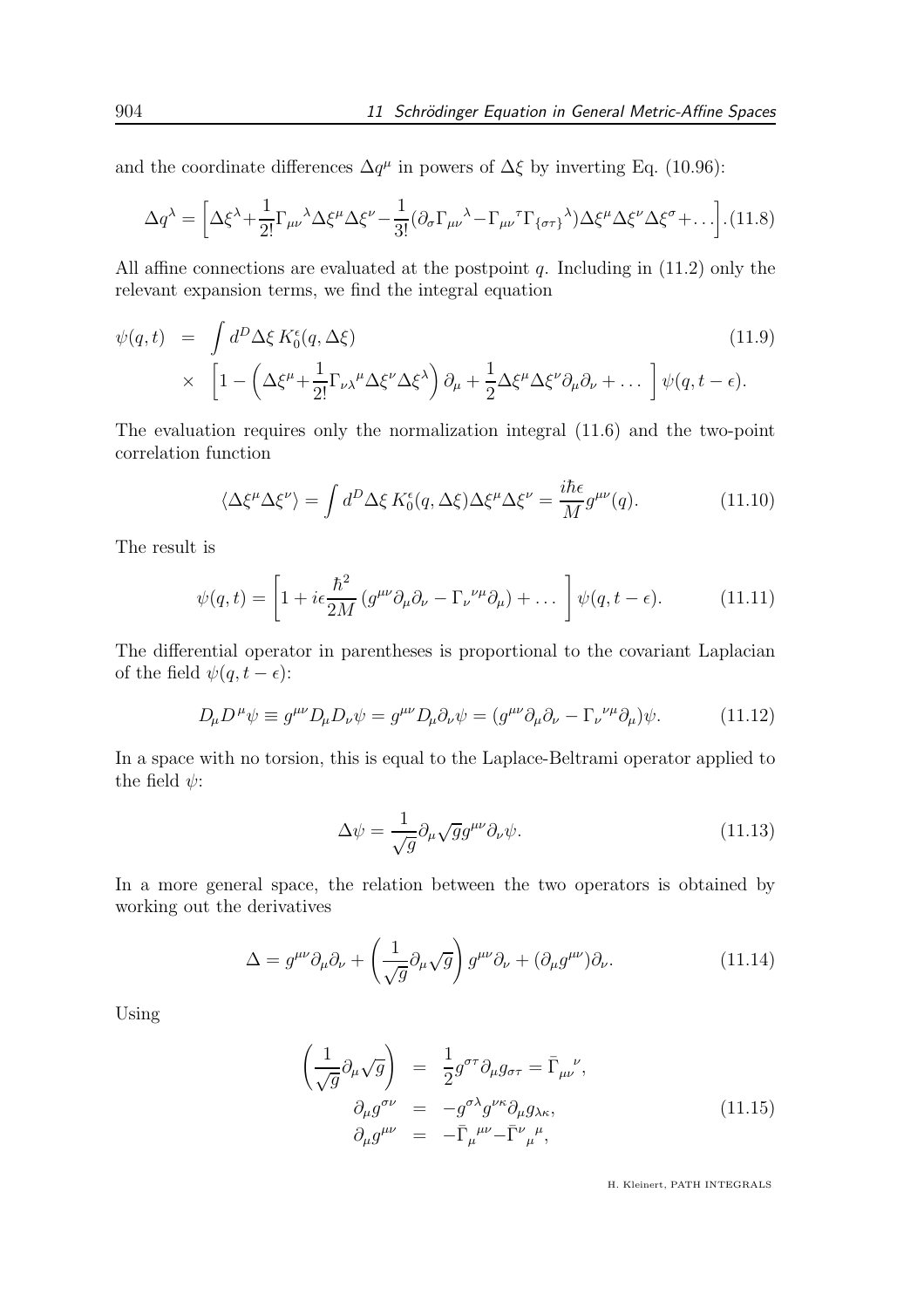we see that

$$
\frac{1}{\sqrt{g}}(\partial_{\mu}g^{\mu\nu}\sqrt{g}) = -\bar{\Gamma}_{\mu}^{\ \mu\nu},\tag{11.16}
$$

and hence

$$
\Delta \psi = (g^{\mu\nu} \partial_{\mu} \partial_{\nu} - \bar{\Gamma}_{\mu}{}^{\mu\nu} \partial_{\nu}) \psi = \bar{D}_{\mu} \bar{D}^{\mu} \psi. \tag{11.17}
$$

Thus, the relation between the Laplacian and the Laplace-Beltrami operator is given by

$$
D_{\mu}D^{\mu}\psi = (\bar{D}_{\mu}\bar{D}^{\mu} - K_{\mu}^{\ \mu\nu}\partial_{\nu})\psi = (\bar{D}_{\mu}\bar{D}^{\mu} - 2S^{\nu}\partial_{\nu})\psi,
$$
\n(11.18)

where  $\bar{D}_{\mu}$  denotes the covariant derivative formed with the Riemannian affine connection, the Christoffel symbol  $\overline{\Gamma}_{\mu\nu}{}^{\lambda}$ , and  $S_{\mu}$  is the contracted torsion

$$
S_{\mu} \equiv S_{\mu\nu}{}^{\nu}.
$$
\n(11.19)

As a result, the amplitude  $\psi(q, t)$  in (11.2) satisfies the equation

$$
\psi(q,t) = \left(1 + \frac{i\epsilon\hbar}{2M}D_{\mu}D^{\mu}\right)\psi(q,t-\epsilon) + \mathcal{O}(\epsilon^2). \tag{11.20}
$$

In the limit  $\epsilon \to 0$ , this leads to the Schrödinger equation

$$
i\hbar \partial_t \psi(q,t) = \hat{H}_0 \psi(q,t), \qquad (11.21)
$$

where  $\hat{H}_0$  is the free-particle Schrödinger operator

$$
\hat{H}_0 = -\frac{\hbar^2}{2M} D_\mu D^\mu.
$$
\n(11.22)

It is the naively expected generalization of the flat-space operator

$$
\hat{H}_0 = -\frac{\hbar^2}{2M} \partial_i^2,\tag{11.23}
$$

from which (11.22) arises by transforming the derivatives with respect to Cartesian coordinates  $\partial_i$  to the general coordinate derivatives  $\partial_\mu$  via the nonholonomic transformation

$$
\partial_i = e_i^{\mu} \partial_{\mu}.
$$
\n(11.24)

The result is

$$
\partial_i^2 = e_i^{\mu} \partial_{\mu} e^{i\nu} \partial_{\nu} = g^{\mu\nu} \partial_{\mu} \partial_{\nu} - \Gamma_{\mu}^{\ \mu\nu} \partial_{\nu},\tag{11.25}
$$

which coincides with the Laplacian  $D_\mu D^\mu$  when applied to a scalar field. Note that the operator  $(11.22)$  contains no extra term proportional to the scalar curvature R allowed by other theories.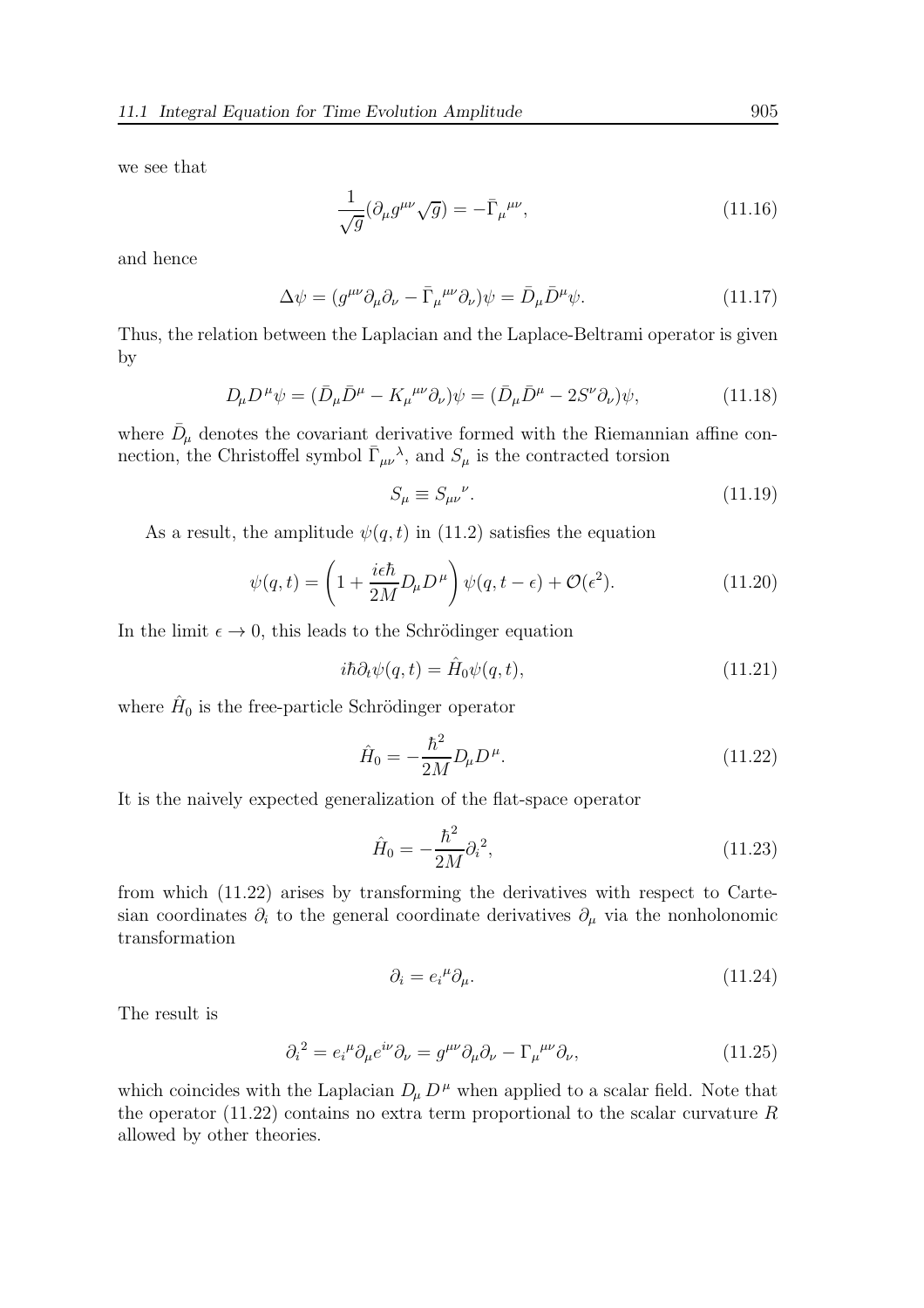#### 11.1.2 Alternative Evaluation

For completeness, we also present an alternative evaluation of the  $q$ -integrals in Eq. (11.3) which is more tedious but facilitates comparison with previous work. First, the postpoint action  $\mathcal{A}^{\epsilon}$  is conveniently split into the leading term

$$
\mathcal{A}_0^{\epsilon} = \frac{M}{2\epsilon} g_{\mu\nu}(q) \Delta q^{\mu} \Delta q^{\nu}
$$
 (11.26)

and a remainder

$$
\Delta \mathcal{A}^{\epsilon} \equiv \mathcal{A}^{\epsilon} - \mathcal{A}^{\epsilon}_{0}. \tag{11.27}
$$

Correspondingly, we introduce as in (11.5) the zeroth-order kernel

$$
K_0^{\epsilon}(q, \Delta q) = \frac{\sqrt{g(q)}}{\sqrt{2\pi i \epsilon \hbar / M}} \exp\left(\frac{i}{\hbar} \mathcal{A}_0^{\epsilon}\right),\tag{11.28}
$$

with the unit normalization

$$
\int d^D \Delta q \ K_0^{\epsilon}(q, \Delta q) = 1,\tag{11.29}
$$

and expand  $K^{\epsilon}(q, \Delta q)$  around  $K^{\epsilon}(q, \Delta q)$  with a series of correction terms of higher order in  $\Delta q$ :

$$
K^{\epsilon}(q,\Delta q) = K_0^{\epsilon}(q,\Delta q)[1 + C(\Delta q)] \equiv K_0^{\epsilon}(q,\Delta q) \left[1 + \sum_{n=1}^{\infty} c_n (\Delta q)^n\right].
$$
 (11.30)

Under the smoothness assumptions above, the wave function  $\psi(q - \Delta q, t - \epsilon)$  can be expanded into a Taylor series around the endpoint  $q$ , so that the integral equation (11.2) reads

$$
\psi(q,t) = \int d^D \Delta q \, K_0^{\epsilon}(q, \Delta q) \left[ 1 + \sum_{n=1}^{\infty} c_n (\Delta q)^n \right] \times \left( 1 - \Delta q^{\mu} \partial_{\mu} + \frac{1}{2} \Delta q^{\mu} \Delta q^{\nu} \partial_{\mu} \partial_{\nu} + \ldots \right) \psi(q, t - \epsilon) .
$$
\n(11.31)

Due to the normalization property (11.6), the leading term simply reproduces  $\psi(q, t - \epsilon)$ . To calculate the correction terms  $c_n(\Delta q)$ , we expand

$$
C(\Delta q) = \exp\left[\frac{i}{\hbar}(\Delta \mathcal{A}^{\epsilon} + \mathcal{A}^{\epsilon}_{J})\right] - 1
$$
\n(11.32)

in powers of  $\Delta q^{\mu}$ . After inserting here  $\Delta \mathcal{A}^{\epsilon}$  from (11.27) with  $\mathcal{A}_{0}^{\epsilon}$  from (11.26), we expand  $A^{\epsilon}$  as in (10.107) [recalling (10.121)]. By separating the expansion for C into even and odd powers of  $\Delta q$ ,

$$
C = C^e + C^o,\tag{11.33}
$$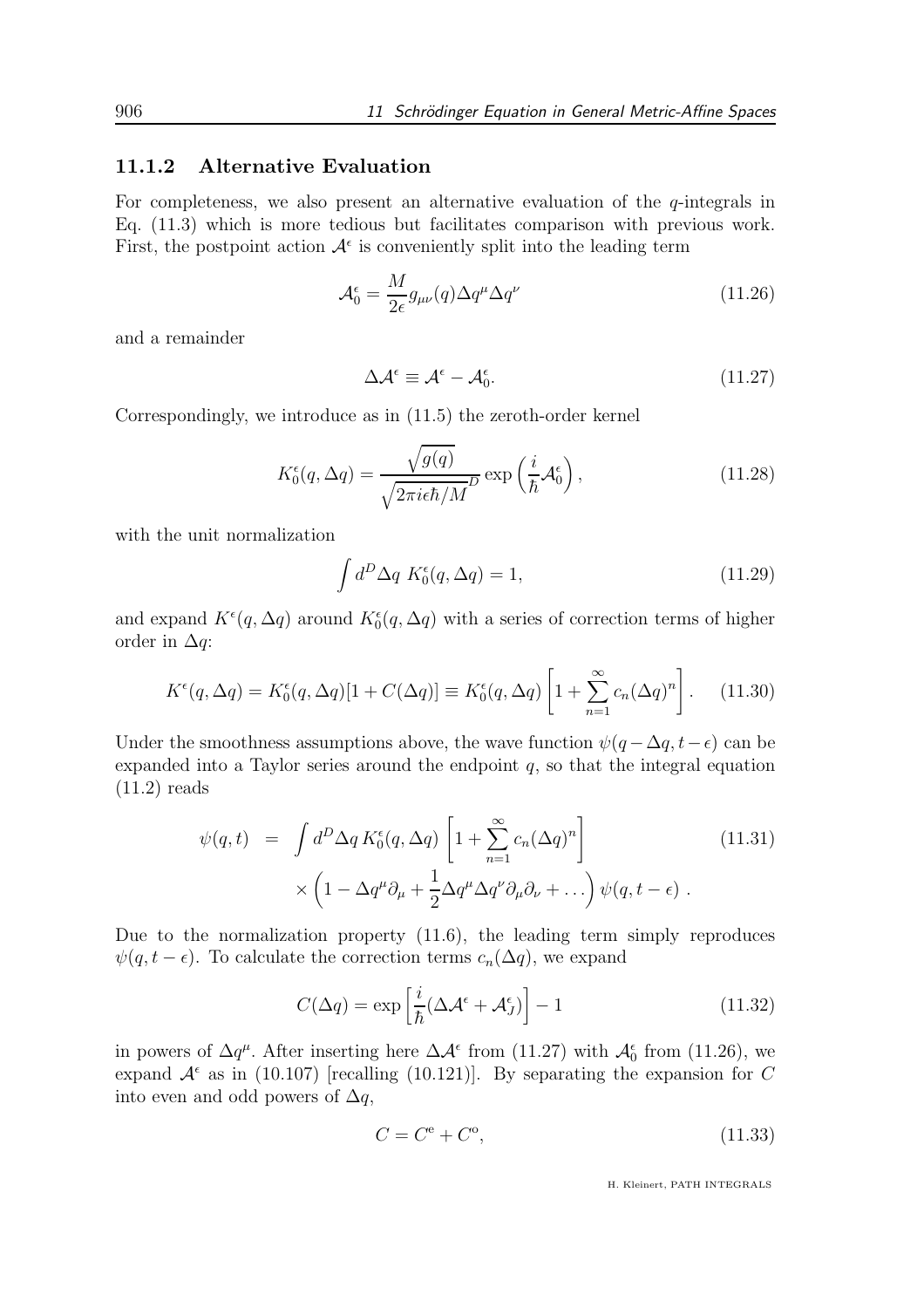we find for the odd terms

$$
C^{\circ} = -\Gamma_{\{\mu\nu\}}{}^{\nu} \Delta q^{\mu} - \frac{i}{\hbar} \frac{M}{2\epsilon} \Gamma_{\mu\nu\lambda} \Delta q^{\mu} \Delta q^{\nu} \Delta q^{\lambda} + \dots \,, \tag{11.34}
$$

and the even terms

$$
C^{\mathbf{e}} = \sum_{a=1}^{4} C_a^{\mathbf{e}} + \dots \,, \tag{11.35}
$$

with

$$
C_{1}^{\text{e}} = \frac{1}{2} [\partial_{\{\mu} \Gamma_{\nu\lambda\}}^{\lambda} + \Gamma_{\{\nu\kappa}^{\sigma} \Gamma_{\{\sigma|\mu\}}^{\mu}}^{\kappa} + \Gamma_{\{\mu\sigma\}}^{\sigma} \Gamma_{\{\nu\lambda\}}^{\lambda} - \Gamma_{\{\nu\kappa\}}^{\sigma} \Gamma_{\{\mu\sigma\}}^{\kappa}] \Delta q^{\mu} \Delta q^{\nu},
$$
  
\n
$$
C_{2}^{\text{e}} = \frac{iM}{2\hbar\epsilon} \Gamma_{\{\mu\nu\}}^{\nu} \Gamma_{\sigma\lambda\kappa} \Delta q^{\mu} \Delta q^{\sigma} \Delta q^{\lambda} \Delta q^{\kappa},
$$
  
\n
$$
C_{3}^{\text{e}} = \frac{iM}{2\hbar\epsilon} \left[ \frac{1}{3} g_{\kappa\tau} (\partial_{\lambda} \Gamma_{\mu\nu}^{\tau} + \Gamma_{\mu\nu}^{\sigma} \Gamma_{\{\lambda\sigma\}}^{\tau}) + \frac{1}{4} \Gamma_{\mu\nu}^{\sigma} \Gamma_{\lambda\kappa\sigma} \right] \Delta q^{\mu} \Delta q^{\nu} \Delta q^{\lambda} \Delta q^{\kappa},
$$
  
\n
$$
C_{4}^{\text{e}} = -\frac{1}{2} \frac{M^{2}}{4\hbar^{2} e^{2}} \Gamma_{\mu\nu\lambda} \Gamma_{\sigma\tau\kappa} \Delta q^{\mu} \Delta q^{\nu} \Delta q^{\lambda} \Delta q^{\sigma} \Delta q^{\tau} \Delta q^{\kappa}.
$$
\n(11.36)

The dots denote terms of higher order in  $\Delta q^{\mu}$  which do not contribute to the limit  $\epsilon\rightarrow 0.$ 

The evaluation now proceeds perturbatively and requires the harmonic expectation values

$$
\langle \mathcal{O}(\Delta q) \rangle_0 \equiv \int d^D \Delta q \, K_0^{\epsilon}(q, \Delta q) \, \mathcal{O}(\Delta q). \tag{11.37}
$$

The relevant correlation functions are

$$
\langle \Delta q^{\mu} \Delta q^{\nu} \rangle_{0} = \frac{i \hbar \epsilon}{M} g^{\mu \nu}, \qquad (11.38)
$$

$$
\langle \Delta q^{\mu} \Delta q^{\nu} \Delta q^{\lambda} \Delta q^{\kappa} \rangle_{0} = \left( \frac{i \hbar \epsilon}{M} \right)^{2} g^{\mu \nu \lambda \kappa}, \qquad (11.39)
$$

$$
\langle \Delta q^{\mu} \Delta q^{\nu} \Delta q^{\lambda} \Delta q^{\kappa} \Delta q^{\sigma} \Delta q^{\tau} \rangle_{0} = \left( \frac{i \hbar \epsilon}{M} \right)^{3} g^{\mu \nu \lambda \kappa \sigma \tau}.
$$
 (11.40)

The tensor  $g^{\mu\nu\lambda\kappa}$  in the second expectation (11.39) collects three Wick contractions [recall (3.305)] and reads

$$
g^{\mu\nu\lambda\kappa} \equiv g^{\mu\nu}g^{\lambda\kappa} + g^{\mu\lambda}g^{\nu\kappa} + g^{\mu\kappa}g^{\nu\lambda}.\tag{11.41}
$$

The tensor  $g^{\mu\nu\lambda\kappa\sigma\tau}$  in the third expectation (11.40) collecting 15 Wick contractions is obtained recursively following the rule (3.306) by expanding

$$
g^{\mu\nu\lambda\kappa\sigma\tau} = g^{\mu\nu}g^{\lambda\kappa\sigma\tau} + g^{\mu\lambda}g^{\nu\kappa\sigma\tau} + g^{\mu\kappa}g^{\nu\lambda\sigma\tau} + g^{\mu\sigma}g^{\nu\lambda\kappa\tau} + g^{\mu\tau}g^{\nu\lambda\kappa\sigma}.
$$
 (11.42)

A product of 2n factors  $\Delta q$  results in  $(2n - 1)!!$  pair contractions.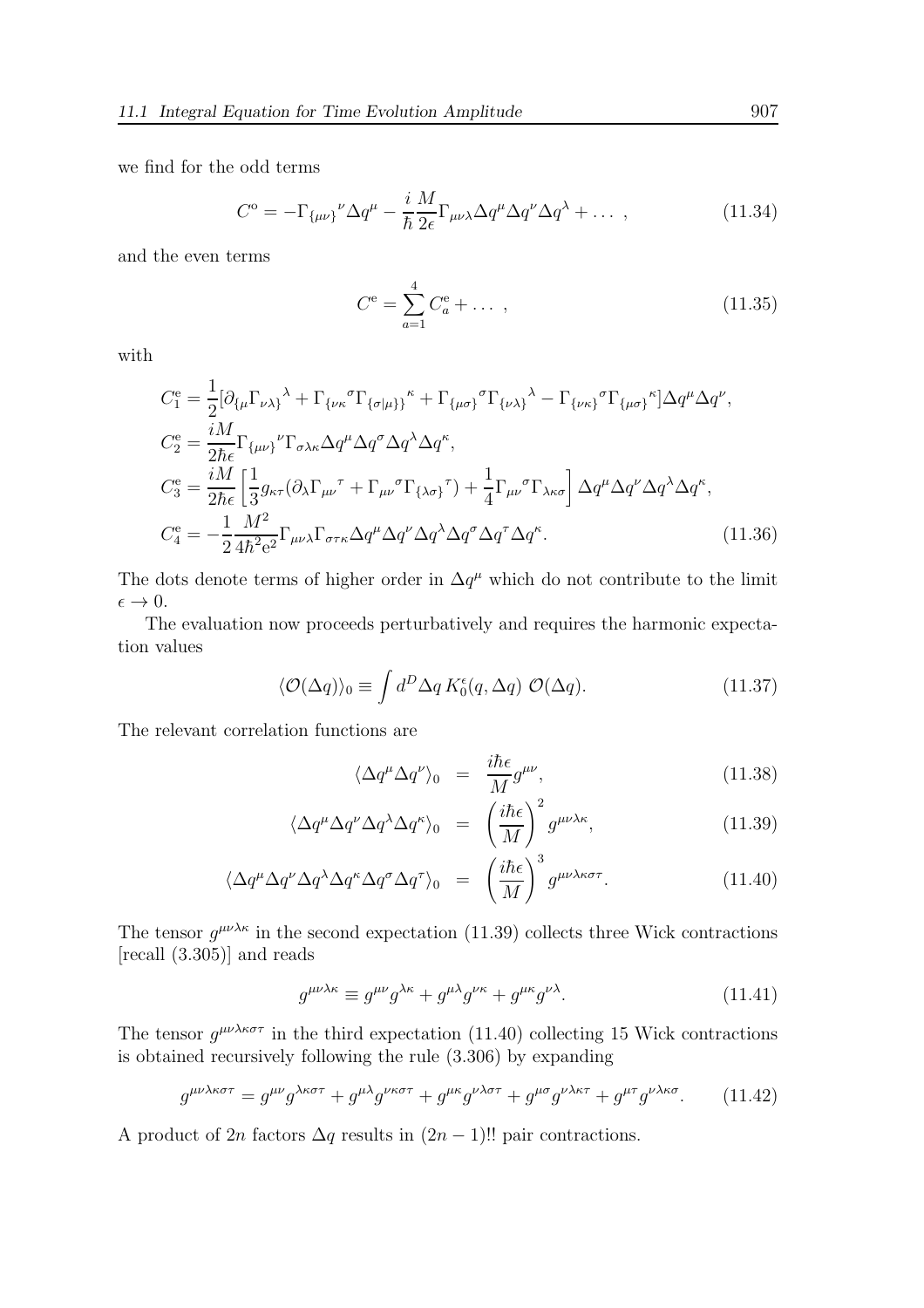Let us collect all contributions in  $(11.31)$  relevant to order  $\epsilon$ . Obviously, the highest derivative term of  $\psi(q, t - \epsilon)$  is  $\frac{1}{2} \Delta q^{\mu} \Delta q^{\nu} \partial_{\mu} \partial_{\nu} \psi(q, t - \epsilon)$ . It receives only a leading contribution from  $K_0^{\epsilon}(q, \Delta q)$ ,

$$
i\epsilon \frac{\hbar^2}{2M} g^{\mu\nu}(q) \partial_\mu \partial_\nu \psi(q, t - \epsilon), \tag{11.43}
$$

with no more corrections from  $C(\Delta q)$ . The term with one derivative  $\partial_{\mu}$  on  $\psi(q, t - \epsilon)$ in (11.31) becomes

$$
A^{\mu}\partial_{\mu}\psi(q,t-\epsilon),\tag{11.44}
$$

where  $A^{\mu}$  is the expectation involving the odd correction terms

$$
A^{\mu} = -\langle C^{\circ} \Delta q^{\mu} \rangle_0. \tag{11.45}
$$

Using the rules  $(11.38)$  and  $(11.39)$ , we find

$$
A^{\mu} = \left\langle \left( \Gamma_{\{\lambda\nu\}}^{\nu} \Delta q^{\lambda} + \frac{iM}{2\hbar \epsilon} \Gamma_{\sigma\tau\lambda} \Delta q^{\sigma} \Delta q^{\tau} \Delta q^{\lambda} \right) \Delta q^{\mu} + \dots \right\rangle_{0}
$$
  
\n
$$
= i\epsilon \frac{\hbar}{M} \left[ \Gamma^{\{\mu\nu\}}_{\nu} - \frac{1}{2} (\Gamma^{\mu\nu}_{\nu} + \Gamma^{\nu\mu}_{\nu} + \Gamma_{\nu}^{\nu\mu}) \right] + \dots
$$
  
\n
$$
= -i\epsilon \frac{\hbar}{2M} \Gamma_{\nu}^{\nu\mu} + \dots \qquad (11.46)
$$

In combination with (11.43), this produces the Laplacian  $D_{\mu}D^{\mu}$  of the field  $\psi(q, t-\epsilon)$ as in Eq. (11.11).

We now turn to the remaining contributions in  $(11.31)$  which contain no more derivatives of  $\psi(q, t - \epsilon)$ . They are all due to the expectation value  $\langle C^e \rangle_0$  of the even correction terms. Let us define

$$
V_{\text{eff}} \equiv \frac{i\hbar}{\epsilon} \langle C \rangle_0 = \frac{i\hbar}{\epsilon} \langle C^{\text{e}} \rangle_0,\tag{11.47}
$$

to be called the effective potential caused by the correction terms  $\langle C \rangle_0$  of (11.32). Using the expectation values  $(11.38)$ – $(11.40)$  we find

$$
V_{\text{eff}} = \frac{\hbar^2}{M} v \equiv \frac{\hbar^2}{M} \sum_{A,B} v_A{}^B,
$$
\n(11.48)

where the sum runs over the six terms

$$
v_2^1 = -\frac{1}{2} (\Gamma_{\{\mu\sigma\}}{}^{\sigma} \Gamma_{\{\nu\lambda\}}{}^{\lambda} - \Gamma_{\{\nu\kappa\}}{}^{\sigma} \Gamma_{\{\mu\sigma\}}{}^{\kappa}) g^{\mu\nu},
$$
  
\n
$$
v_2^2 = \frac{1}{8} \Gamma_{\{\mu\nu\}}{}^{\tau} \Gamma_{\lambda\sigma\tau} g^{\mu\nu\sigma\lambda},
$$
  
\n
$$
v_2^3 = \frac{1}{2} \Gamma_{\{\mu\kappa\}}{}^{\kappa} \Gamma_{\nu\tau\lambda} g^{\mu\nu\tau\lambda},
$$
  
\n
$$
v_2^4 = -\frac{1}{8} \Gamma_{\mu\nu\lambda} \Gamma_{\sigma\tau\kappa} g^{\mu\nu\lambda\sigma\tau\kappa},
$$
  
\n
$$
v_3^1 = -\frac{1}{2} (\partial_{\{\mu} \Gamma_{\nu\lambda\}}{}^{\lambda} + \Gamma_{\{\nu\kappa}{}^{\sigma} \Gamma_{\{\sigma|\mu\}}{}^{\kappa}) g^{\mu\nu},
$$
  
\n
$$
v_3^2 = \frac{1}{6} g_{\mu\tau} (\partial_{\kappa} \Gamma_{\lambda\nu}{}^{\tau} + \Gamma_{\lambda\nu}{}^{\sigma} \Gamma_{\{\kappa\sigma\}}{}^{\tau}) g^{\mu\nu\lambda\kappa}.
$$
  
\n(11.49)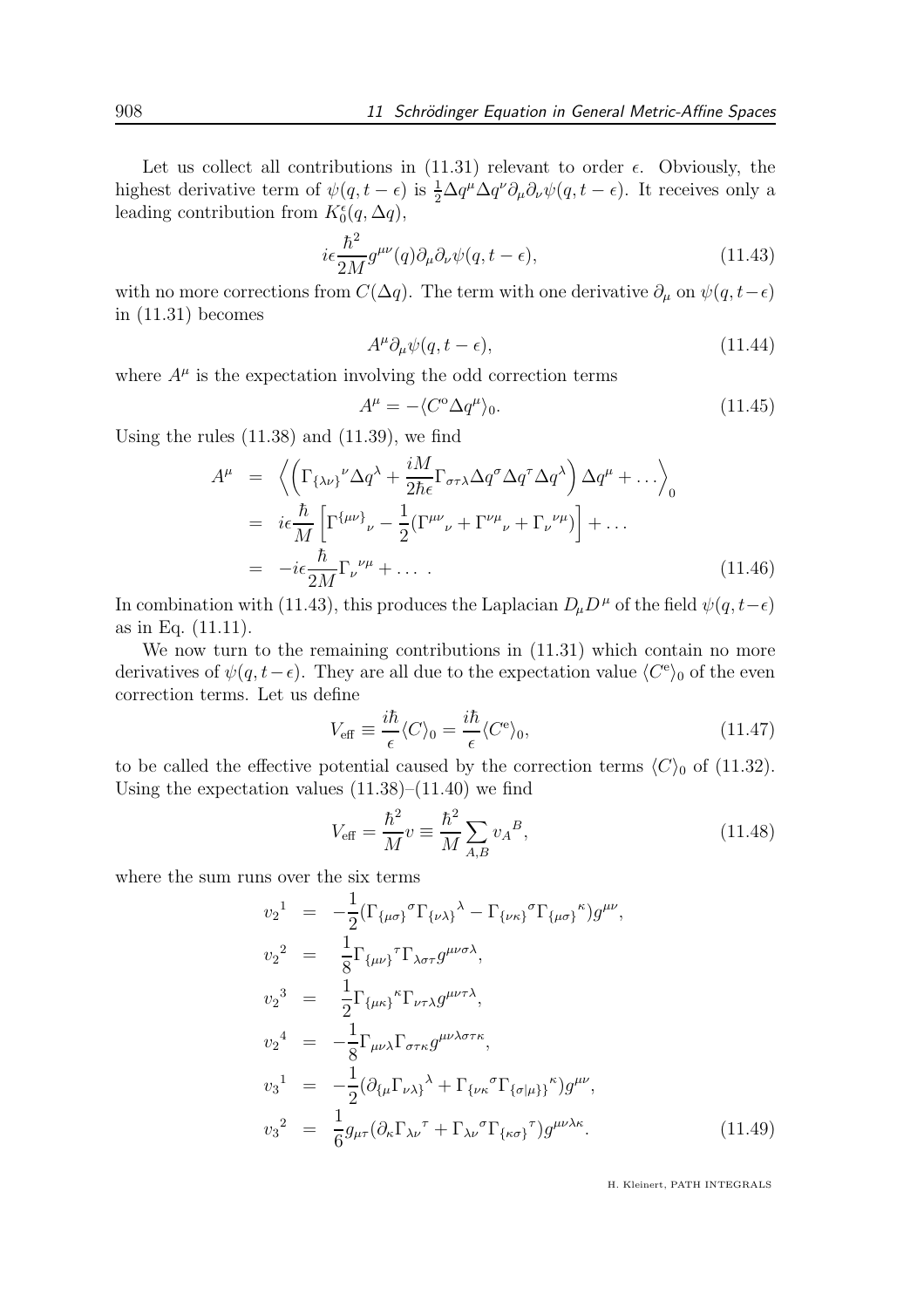The subscripts 2 and 3 distinguish contributions coming from the quadratic and the cubic terms in the expansion (10.96) of  $\Delta x^i$ . By inserting on the right-hand sides the explicit expansions (11.42) and (11.41), we find after some algebra that the sum of all  $v_A^B$ -terms is zero. In fact, the  $v_2^B$ - and  $v_3^B$ -terms disappear separately. A simple structural reason for this is given in Appendix 11A.

Explicitly, the cancellation is rather obvious for  $v_3^B$  after inserting (11.41). For  $v_2^B$ , the proof requires more work which is relegated to Appendix 11A.

Note that in a space without curvature and torsion, the above manipulations are equivalent to a direct transformation of the flat-space integral equation

$$
\psi(\mathbf{x},t) = \int \frac{d^D \Delta x}{\sqrt{2\pi i \epsilon \hbar/M}^D} \exp\left[i\epsilon \frac{M}{2} (\Delta x^i)^2\right] \n\times (1 - \Delta x^i \partial_{x^i} + \frac{1}{2} \Delta x^i \Delta x^j \partial_{x^i} \partial_{x^j} + ...)\psi(\mathbf{x}, t - \epsilon) \n= \left[1 + \frac{i\epsilon \hbar}{2M} \partial_i^2 + \mathcal{O}(\epsilon^2)\right] \psi(\mathbf{x}, t - \epsilon),
$$
\n(11.50)

to the variable  $\Delta q$  by a coordinate transformation. In a general metric-affine space, the wave function  $\psi(q, t)$  has no counter image in x-space so that (11.50) cannot be used as a starting point for a nonholonomic transformation.

#### 11.2 Equivalent Path Integral Representations

From the derivation of the Schrödinger equation in Subsection 11.1.1 we learn an important lesson. When deriving the transformation law (10.96) between the finite coordinate differences  $\Delta x^i$  and  $\Delta q^{\mu}$  by evaluating the integral equation (10.60) along the autoparallel, the cubic terms in  $\Delta q$ , which make the action and measure lengthy, can be dropped altogether. A completely equivalent path integral representation of the time evolution amplitude is obtained by transforming the flat-space path integral (10.89) into the general metric-affine one (10.146) with the help of the shortened transformation

$$
\Delta x^{i} = e^{i}{}_{\lambda} \left( \Delta q^{\lambda} - \frac{1}{2!} \Gamma_{\mu\nu}{}^{\lambda} \Delta q^{\mu} \Delta q^{\nu} \right).
$$
 (11.51)

This has the simple Jacobian

$$
J = \frac{\partial(\Delta x)}{\partial(\Delta q)} = \det(e^i_{\kappa}) \det(\delta^{\kappa}{}_{\mu} - e_i^{\kappa} e^i_{\{\mu,\nu\}} \Delta q^{\nu}), \qquad (11.52)
$$

whose effective action reads

$$
\frac{i}{\hbar} \mathcal{A}^{\epsilon}_{J} = -e_{i}{}^{\kappa} e^{i}{}_{\kappa,\nu} \Delta q^{\nu} - \frac{1}{2} e_{i}{}^{\mu} e^{i}{}_{\{\kappa,\nu\}} e_{j}{}^{\kappa} e^{j}{}_{\{\mu,\lambda\}} \Delta q^{\nu} \Delta q^{\lambda} + \dots \tag{11.53}
$$

With the help of  $(10.16)$ , this is expressed in terms of the connection yielding

$$
\frac{i}{\hbar} \mathcal{A}^{\epsilon}_{J} = -\Gamma_{\{\nu\mu\}}{}^{\mu} \Delta q^{\nu} - \frac{1}{2} \Gamma_{\{\nu\kappa\}}{}^{\sigma} \Gamma_{\{\mu,\sigma\}}{}^{\kappa} \Delta q^{\nu} \Delta q^{\mu} + \dots \tag{11.54}
$$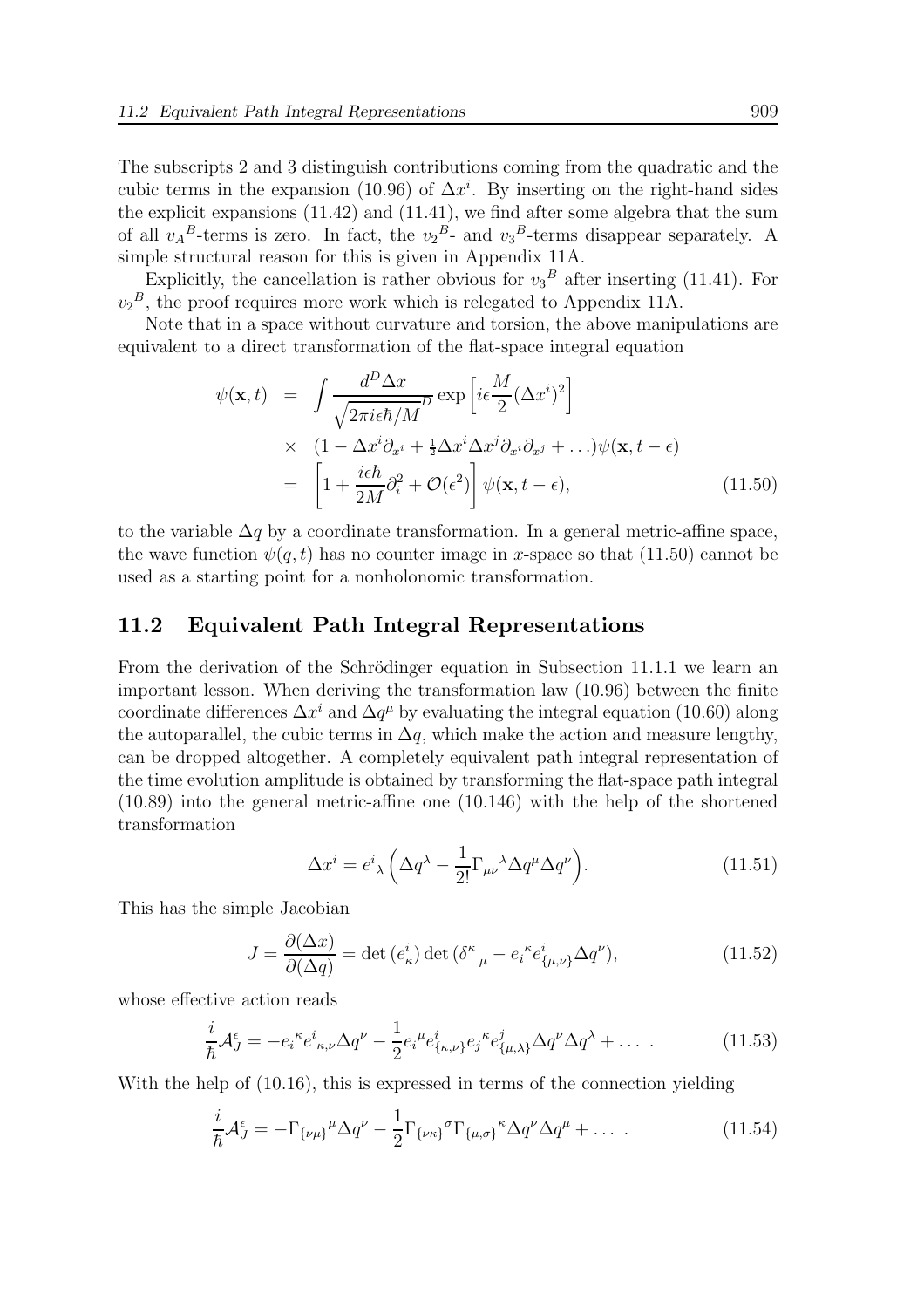The mapping (11.51) has, however, an unattractive feature: The short-time action following from (11.51)

$$
\mathcal{A}^{\epsilon} = \frac{M}{2\epsilon} (\Delta x^{i})^{2} = \frac{M}{2\epsilon} \Big( g_{\mu\nu} \Delta q^{\mu} \Delta q^{\nu} - \Gamma_{\mu\nu\lambda} \Delta q^{\mu} \Delta q^{\nu} \Delta q^{\lambda} + \frac{1}{4} \Gamma_{\lambda\kappa}{}^{\sigma} \Gamma_{\mu\nu\sigma} \Delta q^{\mu} \Delta q^{\nu} \Delta q^{\lambda} \Delta q^{\kappa} + \dots \Big)
$$
\n(11.55)

is no longer equal to the classical action (10.107) [recall the convention (10.121)] evaluated along the autoparallel.

This was also a feature of another mapping which is the most convenient for calculations. Instead of deriving the relation between  $\Delta x^i$  and  $\Delta q^{\mu}$  by evaluating (10.60) along the autoparallel, one may assume, for the moment, the absence of curvature and torsion and expand  $\Delta x^i = x^i(q) - x^i(q - \Delta q)$  in powers of  $\Delta q$ :

$$
\Delta x^i = e^i{}_{\mu}\Delta q^{\mu} - \frac{1}{2}e^i{}_{\mu,\nu}\Delta q^{\mu}\Delta q^{\nu} + \frac{1}{3!}e^i{}_{\mu,\nu\lambda}\Delta q^{\mu}\Delta q^{\nu}\Delta q^{\lambda} + \dots \tag{11.56}
$$

After this, curvature and torsion are introduced by allowing the functions  $x(q)$  and  $\partial_{\mu}x(q)$  to be nonintegrable in the sense of the Schwartz criterion, i.e., the second derivatives of  $x(q)$  and  $e^i_{\mu}(q)$  need not commute with each other [implying that the right-hand side of (11.56) can no longer be written as  $x^{i}(q) - x^{i}(q - \Delta q)$ . The expansion (11.56) is then a *definition* of the transformation from  $\Delta x^i$  to  $\Delta q^{\mu}$ . Using the identities  $(10.16)$ ,  $(10.131)$ , and  $(10.132)$ , the transformation  $(11.56)$  turns into

$$
\Delta x^{i} = e^{i}{}_{\lambda} \left[ \Delta q^{\lambda} - \frac{1}{2!} \Gamma_{\mu\nu}{}^{\lambda} \Delta q^{\mu} \Delta q^{\nu} + \frac{1}{3!} (\partial_{\sigma} \Gamma_{\mu\nu}{}^{\lambda} + \Gamma_{\mu\nu}{}^{\tau} \Gamma_{\sigma\tau}{}^{\lambda}) \Delta q^{\mu} \Delta q^{\nu} \Delta q^{\sigma} + \ldots \right].
$$
\n(11.57)

This differs from the correct one (10.96) by the third-order term

$$
\Delta' x^i = \frac{1}{3!} e^i{}_{[\tau,\sigma]} e_k{}^{\tau} e^k{}_{\nu,\mu} \Delta q^{\mu} \Delta q^{\nu} \Delta q^{\sigma} = \frac{1}{3!} e^i{}_{\lambda} S_{\sigma\tau}{}^{\lambda} \Gamma_{\mu\nu}{}^{\tau} \Delta q^{\mu} \Delta q^{\nu} \Delta q^{\sigma}, \tag{11.58}
$$

which vanishes if the  $q$ -space has no torsion. The Jacobian associated with  $(11.56)$ is

$$
J = \frac{\partial(\Delta x)}{\partial(\Delta q)} = \det(e_{\kappa}^i) \, \det \left( \delta^{\kappa}{}_{\mu} - e_i^{\kappa} e_{\{\mu,\nu\}}^i \Delta q^{\nu} + \frac{1}{2} e_i^{\kappa} e_{\{\mu,\nu\lambda\}}^i \Delta q^{\nu} \Delta q^{\lambda} + \dots \right), \, (11.59)
$$

and corresponds to the effective action

$$
\frac{i}{\hbar} \mathcal{A}^{\epsilon}_{J} = -e_{i}{}^{\kappa} e^{i}{}_{\kappa,\nu} \Delta q^{\nu} + \frac{1}{2} [e_{i}{}^{\mu} e^{i}{}_{\{\mu,\nu\lambda\}} - e_{i}{}^{\mu} e^{i}{}_{\{\kappa,\nu\}} e_{j}{}^{\kappa} e^{j}{}_{\{\mu,\lambda\}}] \Delta q^{\nu} \Delta q^{\lambda} + \dots \quad (11.60)
$$

With (10.16), (10.131), and (10.132), this becomes

$$
\frac{i}{\hbar} \mathcal{A}^{\epsilon}_{J} = - \Gamma_{\{\nu\mu\}}{}^{\mu} \Delta q^{\nu} + \frac{1}{2} (\partial_{\{\mu} \Gamma_{\nu,\kappa\}}{}^{\kappa} + \Gamma_{\{\nu,\kappa\}}{}^{\sigma} \Gamma_{\mu\},\sigma}{}^{\kappa} - \Gamma_{\{\nu\kappa\}}{}^{\sigma} \Gamma_{\{\mu,\sigma\}}{}^{\kappa}) \Delta q^{\nu} \Delta q^{\mu} + \dots \tag{11.61}
$$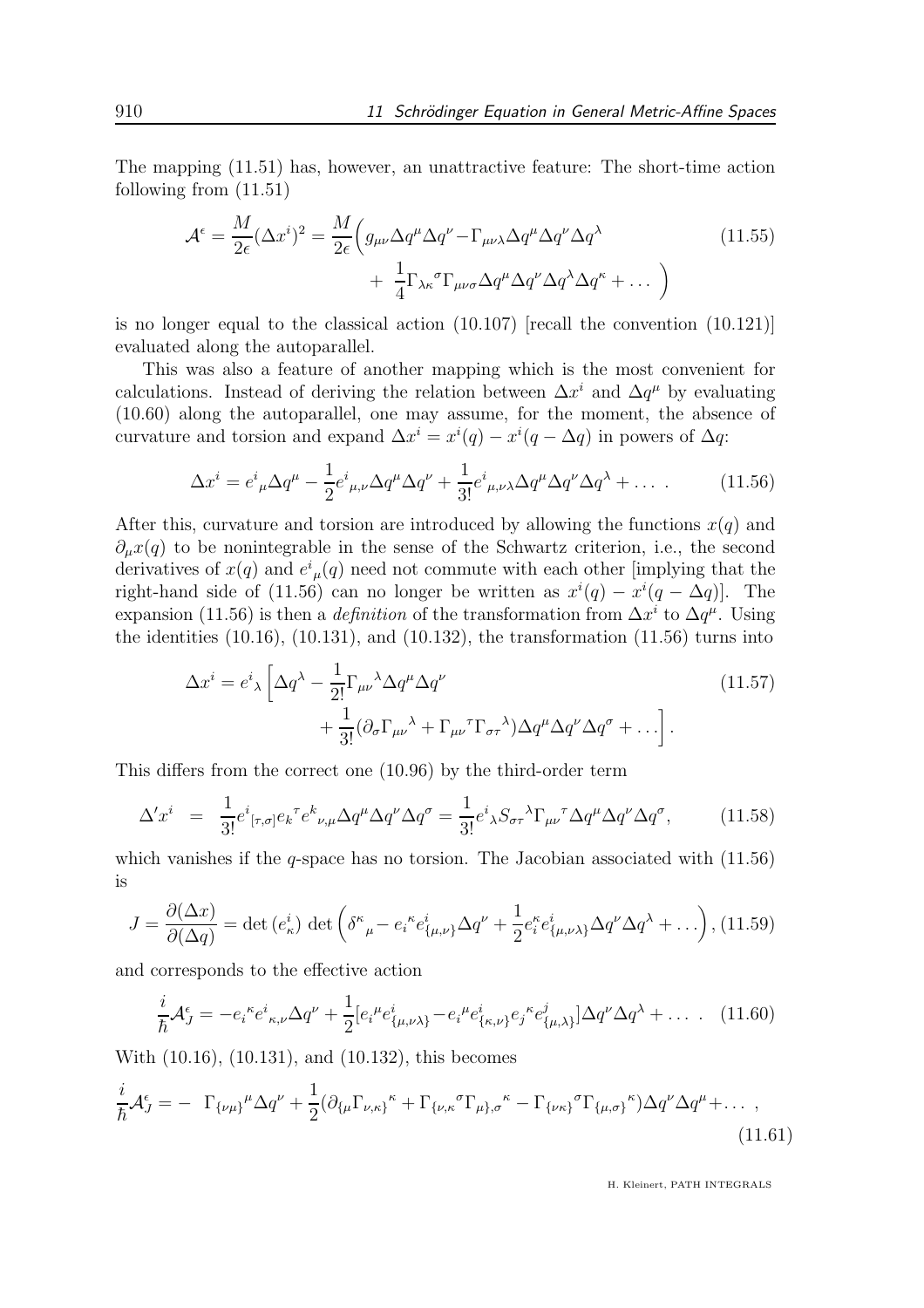which differs from the proper Jacobian action (10.145) only by one index symmetrization.

To find the short-time action following from the mapping (11.56), we form

$$
\mathcal{A}^{\epsilon} = \frac{M}{2\epsilon} (\Delta x^{i})^{2} = \frac{M}{2\epsilon} \Big[ g_{\mu\nu} \Delta q^{\mu} \Delta q^{\nu} - e^{i}{}_{\mu} e^{i}{}_{\nu,\lambda} \Delta q^{\mu} \Delta q^{\nu} \Delta q^{\lambda} + \left( \frac{1}{3} e^{i}{}_{\mu} e^{i}{}_{\nu,\lambda\kappa} + \frac{1}{4} e^{i}{}_{\mu,\nu} e^{i}{}_{\lambda,\kappa} \right) \Delta q^{\mu} \Delta q^{\nu} \Delta q^{\lambda} \Delta q^{\kappa} + \dots \Big],
$$
\n(11.62)

and use the identities  $(10.16)$ ,  $(10.131)$ , and  $(10.132)$  to obtain

$$
\mathcal{A}^{\epsilon} = \frac{M}{2\epsilon} \Biggl\{ g_{\mu\nu} \Delta q^{\mu} \Delta q^{\nu} - \Gamma_{\mu\nu\lambda} \Delta q^{\mu} \Delta q^{\nu} \Delta q^{\lambda} + \Biggl[ \frac{1}{3} g_{\mu\tau} (\partial_{\kappa} \Gamma_{\lambda\nu}^{\ \tau} + \Gamma_{\lambda\nu}^{\ \delta} \Gamma_{\kappa\delta}^{\ \tau}) + \frac{1}{4} \Gamma_{\lambda\kappa}^{\ \sigma} \Gamma_{\mu\nu\sigma} \Biggr] \Delta q^{\mu} \Delta q^{\nu} \Delta q^{\lambda} \Delta q^{\kappa} + \dots \Biggr\}.
$$
\n(11.63)

This differs from the proper short-time action (10.107) [recall the convention (10.107)] only by the absence of the symmetrization in the indices  $\kappa$  and  $\delta$  in the fourth term, the difference vanishing if the  $q$ -space has no torsion.

The equivalent path integral representation in which (11.2) contains the shorttime action (11.63) and the Jacobian action (11.61) will be useful in Chapter 13 when solving the path integral of the Coulomb system.

The equivalence of different time-sliced path integral representations manifests itself in certain moment properties of the integral kernel (11.4). The derivations of the Schrödinger equation in Subsections.  $11.1.1$  and  $11.1.2$  have made use only of the following three moment properties of the kernel:

$$
\int d^D \Delta q \, K^{\epsilon}(q, \Delta q) = 1 + \dots \,, \tag{11.64}
$$

$$
\int d^D \Delta q \, K^{\epsilon}(q, \Delta q) \Delta q^{\nu} = -i\epsilon \frac{\hbar}{2M} \Gamma_{\mu}^{\ \mu\nu} + \dots \,, \tag{11.65}
$$

$$
\int d^D \Delta q \, K^{\epsilon}(q, \Delta q) \Delta q^{\mu} \Delta q^{\nu} = i \epsilon \frac{\hbar}{M} g^{\mu \nu} + \dots \,, \tag{11.66}
$$

evaluated at fixed postpoint q. The omitted terms indicated by the dots and all higher moments contribute to higher orders in  $\epsilon$  which are irrelevant for the derivation of the differential equation obeyed by the amplitude. Any kernel  $K^{\epsilon}(q, \Delta q)$ with these properties leads to the same Schrödinger equation. If a kernel is written as

$$
K^{\epsilon}(q, \Delta q) = K_0^{\epsilon}(q, \Delta q)[1 + C(\Delta q)], \qquad (11.67)
$$

where  $K_0^{\epsilon}(q, \Delta q)$  is the free-particle postpoint kernel

$$
K_0^{\epsilon}(q, \Delta q) = \frac{\sqrt{g(q)}}{\sqrt{2\pi i\epsilon\hbar/M}} E \exp\left[\frac{i}{\hbar}g_{\mu\nu}(q)\,\Delta q^{\mu}\,\Delta q^{\nu}\right],\tag{11.68}
$$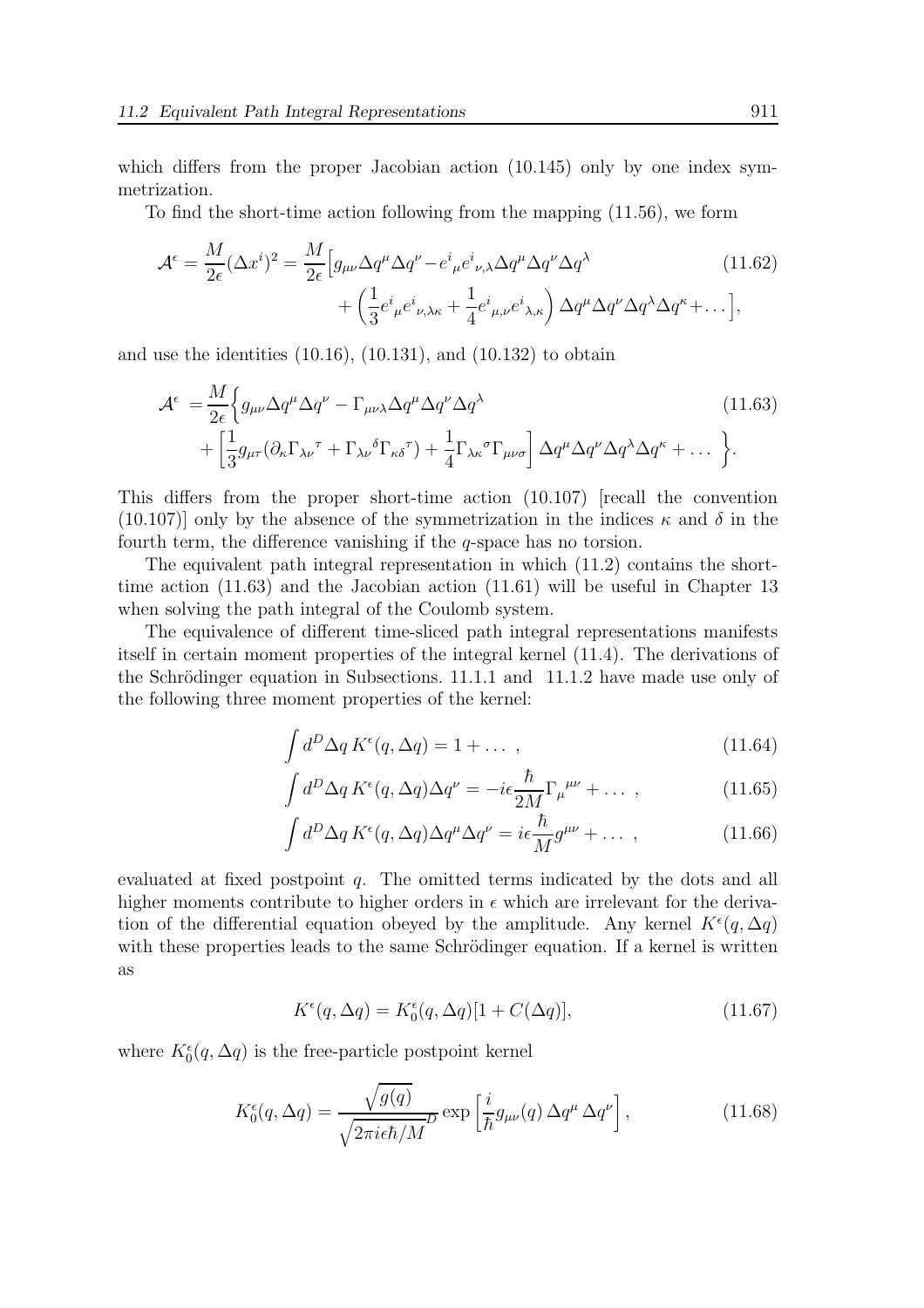the moment properties  $(11.64)$ – $(11.66)$  are equivalent to

$$
\langle C \rangle_0 = 0 + \dots \,, \tag{11.69}
$$

$$
\langle C \Delta q^{\mu} \rangle_0 = i\epsilon \frac{\hbar}{2M} \Gamma_{\mu}{}^{\mu\nu} + \dots,\tag{11.70}
$$

where the expectation values are taken with respect to the kernel  $K_0^{\epsilon}(q, \Delta q)$ , the dots on the right-hand side indicating terms of the order  $\epsilon^2$ . Note that the third of the three moment properties is trivially true since it receives only a contribution from the leading part of the kernel  $K^{\epsilon}(q, \Delta q)$ , i.e., from  $K^{\epsilon}_{0}(q, \Delta q)$ . The verification of the other two requires some work, in particular the first, which is the normalization condition.

Two kernels  $K_1^{\epsilon}$ ,  $K_2^{\epsilon}$  are equivalent if their correction terms  $C_1$ ,  $C_2$  have expectations which are small of the order  $\epsilon^2$ :

$$
\langle C_1 \rangle_0 = \langle C_2 \rangle_0 = \mathcal{O}(\epsilon^2), \qquad (11.71)
$$

$$
\langle (C_1 - C_2) \Delta q^{\mu} \rangle_0 = \mathcal{O}(\epsilon^2). \tag{11.72}
$$

These are necessary and sufficient conditions for the equivalence. Many possible correction terms C lead to the same moment integrals. All of them are physically equivalent, being associated with the same Schrödinger equation. The simplest possibilities are

$$
K^{\epsilon}(q,\Delta q) = K_0^{\epsilon}(q,\Delta q) \left[ 1 + \frac{1}{2} \Gamma_{\mu}{}^{\mu}{}_{\nu} \Delta q^{\nu} \right],\tag{11.73}
$$

or

$$
K^{\epsilon}(q,\Delta q) = K_0^{\epsilon}(q,\Delta q) \left[ 1 - \frac{i}{D+2} \frac{M}{2\hbar \epsilon} \Gamma_{\mu}{}^{\mu}{}_{\nu} \Delta q^{\nu} g_{\lambda \kappa} \Delta q^{\lambda} \Delta q^{\kappa} \right],\tag{11.74}
$$

where  $D$  is the space dimension. The zero-order kernel satisfies automatically the first and third moment condition, (11.64) and (11.66), while the additional term enforces precisely the second condition, (11.65), without changing the others. The equivalent kernels can also be considered as the result of working with Jacobian actions

$$
\frac{i}{\hbar} \mathcal{A}^{\epsilon}_{J} = \frac{1}{2} \Gamma_{\mu}{}^{\mu}{}_{\nu} \Delta q^{\nu} - \frac{1}{8} (\Gamma_{\mu}{}^{\mu}{}_{\nu} \Delta q^{\nu})^{2}, \qquad (11.75)
$$

$$
\frac{i}{\hbar} \mathcal{A}_{J}^{\epsilon} = -\frac{i}{D+2} \frac{M}{2\hbar \epsilon} \Gamma_{\mu}{}^{\mu}{}_{\nu} \Delta q^{\nu} \, g_{\lambda \kappa} \, \Delta q^{\lambda} \, \Delta q^{\kappa}, \tag{11.76}
$$

instead of the original one  $(10.145)$ . Indeed, the second term in  $(11.75)$  can further be reduced by perturbation theory to

$$
-\frac{1}{8}(\Gamma_{\mu}{}^{\mu}{}_{\nu}\Delta q^{\nu})^{2} \rightarrow -\frac{1}{8}\Gamma_{\mu}{}^{\mu}{}_{\nu}\Gamma_{\lambda}{}^{\lambda}{}_{\kappa}\langle\Delta q^{\nu}\Delta q^{\kappa}\rangle_{0}
$$

$$
= -i\epsilon \frac{\hbar}{8M}(\Gamma_{\mu}{}^{\mu}{}_{\nu})^{2}, \qquad (11.77)
$$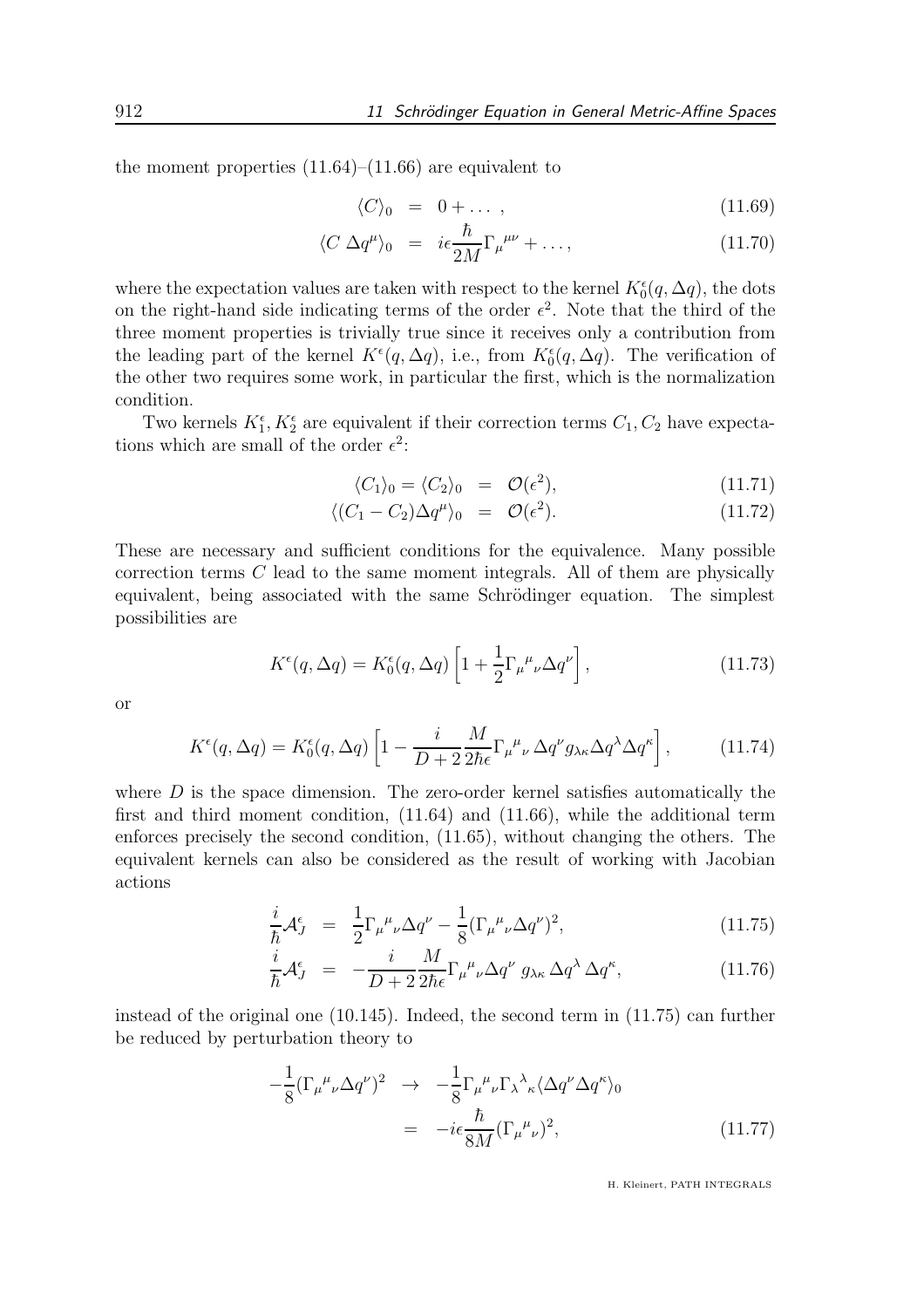yielding an alternative and most useful form for the Jacobian action

$$
\frac{i}{\hbar} \mathcal{A}_{J}^{\epsilon} = \frac{1}{2} \Gamma_{\mu}{}^{\mu}{}_{\nu} \Delta q^{\nu} - i \epsilon \frac{\hbar}{8M} (\Gamma_{\mu}{}^{\mu}{}_{\nu})^{2}.
$$
 (11.78)

Remarkably, this expression involves only the connection contracted in the first two indices:

$$
\Gamma_{\mu}{}^{\mu\nu} = g^{\mu\lambda} \Gamma_{\mu\lambda}{}^{\nu}.
$$
\n(11.79)

# 11.3 Potentials and Vector Potentials

It is straightforward to find the effect of external potentials and vector potentials upon the Schrödinger equation. For this, we merely observe that the time-sliced potential term

$$
\mathcal{A}_{\text{pot}}^{\epsilon} = \frac{e}{c} A_{\mu} \Delta q^{\mu} - \frac{e}{2c} \partial_{\nu} A_{\mu} \Delta q^{\mu} \Delta q^{\nu} - \epsilon V(q) + \dots \qquad (11.80)
$$

derived in Eq. (10.182) appears in the kernel  $K^{\epsilon}(q, \Delta q)$  via a factor  $e^{iA_{\rm pot}^{\epsilon}/\hbar}$ . This factor can be combined with the postpoint expansion of the wave function in the integral equation (11.31), which becomes

$$
\psi(q,t) = \int d^D \Delta q \, K_0^{\epsilon}(q, \Delta q) \left[ 1 + C(\Delta q) \right]
$$
  
\n
$$
\times e^{iA_{\text{pot}}^{\epsilon}/\hbar} \left( 1 - \Delta q^{\mu} \partial_{\mu} + \frac{1}{2} \Delta q^{\mu} \Delta q^{\nu} \partial_{\mu} \partial_{\nu} \right) \psi(q, t - \epsilon) + ...
$$
  
\n
$$
= \int d^D \Delta q \, K_0^{\epsilon}(q, \Delta q) \left[ 1 + C(\Delta q) \right] \left[ 1 - \Delta q^{\mu} \left( \partial_{\mu} - i \frac{e}{\hbar c} A_{\mu} \right) \right] \left( 11.81 \right)
$$
  
\n
$$
+ \frac{1}{2} \Delta q^{\mu} \Delta q^{\nu} \left( \partial_{\mu} - i \frac{e}{\hbar c} A_{\mu} \right) \left( \partial_{\nu} - i \frac{e}{\hbar c} A_{\nu} \right) - i\epsilon V(q) \right] \psi(q, t - \epsilon) + ...
$$

By going through the steps of Subsection 11.1.1 or 11.1.2, we obtain the same Schrödinger equation as in  $(11.21)$ ,

$$
i\hbar \partial_t \psi(q, t) = \hat{H}\psi(q, t). \tag{11.82}
$$

The Hamiltonian operator  $\hat{H}$  differs from the free operator  $\hat{H}_0$  of (11.22),

$$
\hat{H}_0 = -\frac{\hbar^2}{2M} D_\mu D^\mu,\tag{11.83}
$$

in two ways. First, a potential energy  $V(q)$  is added. Second, the covariant derivatives  $D_{\mu}$  are replaced by

$$
D_{\mu}^{A} \equiv D_{\mu} - i \frac{e}{\hbar c} A_{\mu}.
$$
\n(11.84)

This is the Schrödinger version of the minimal substitution in Eq.  $(2.644)$ .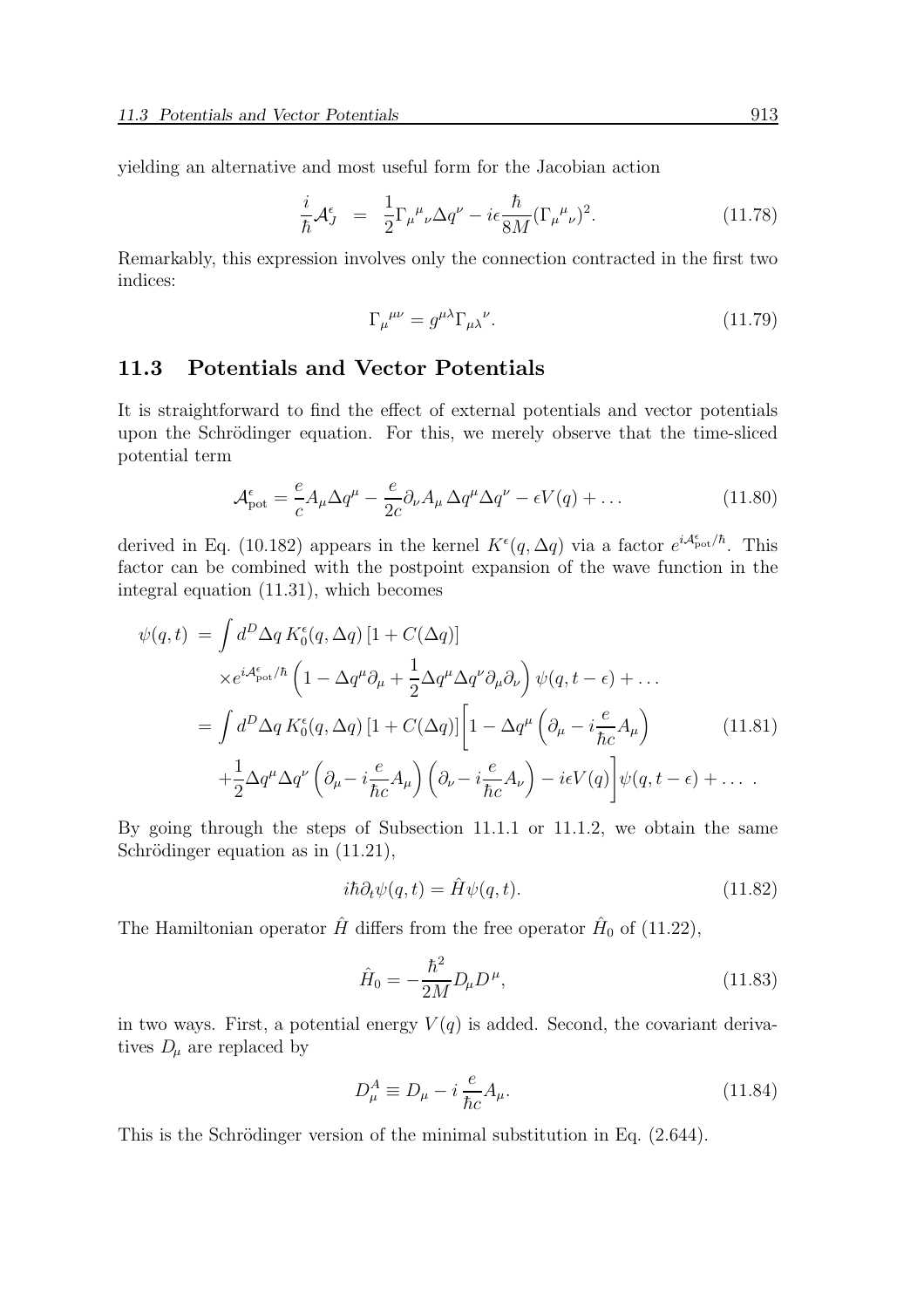The minimal substitution extends the covariance of  $D_{\mu}$  with respect to coordinate changes to a covariance with respect to gauge transformations of the vector potential  $A_{\mu}$ . The subtraction of  $iA_{\mu}/\hbar$  on the right-hand side of (11.84) reflects the fact that  $P_{\mu} = p_{\mu} - A_{\mu}$  rather than  $p^{\mu}$  is the gauge-invariant physical momentum of a particle in the presence of an electromagnetic field. Only the use of  $P_\mu$  guarantees the gauge invariance of the electromagnetic interaction, just as in the flat-space action (2.643).

Let us briefly verify that the Schrödinger equation  $(11.82)$  with the covariant derivative (11.84) is invariant under gauge transformations. If the amplitude is multiplied by a space-dependent phase

$$
\psi(q) \to e^{-i(e/\hbar c)\Lambda(q)}\psi(q),\tag{11.85}
$$

the covariant derivative (11.84) is multiplied by precisely the same phase:

$$
D_{\mu}\psi(q) \to e^{-i(e/\hbar c)\Lambda(q)} D_{\mu}\psi(q), \qquad (11.86)
$$

if the vector potential is gauge tranformed as follows:

$$
A_{\mu} \to A_{\mu} + \partial_{\mu} \Lambda(q). \tag{11.87}
$$

Under these joint transformations, the Schrödinger equation  $(11.82)$  is multiplied by an overall phase factor  $e^{-i\Lambda(q)}$ , and thus gauge invariant.

Adding a potential  $V(q)$ , the Hamilton operator in the Schrödinger equation (11.82) is therefore

$$
\hat{H} = -\frac{\hbar^2}{2M} D^A_\mu D^{A\mu} + V(q). \tag{11.88}
$$

Observe that the mixed terms containing derivative and vector potential appears in the symmetrized form

$$
-\frac{\hbar}{2Mc} \left( \hat{p}_{\mu} A^{\mu} + A^{\mu} \hat{p}_{\mu} \right).
$$
 (11.89)

This corresponds to a symmetric time slicing of the interaction term  $\dot{q}^{\mu}A_{\mu}$  which was derived in Section 10.5 by using the equation of motion in calculation of the short-time action. Here we see that this time slicing guarantees the gauge invariance of the Schrödinger equation.

Note further that there is no extra  $R$ -term in the Schrödinger equation (11.88).

# 11.4 Unitarity Problem

The appearance of the Laplace operator  $D_{\mu}D^{\mu}$  in the free-particle Schrödinger equation (11.82) is in conflict with the traditional physical scalar product between two wave functions  $\psi_1(q)$  and  $\psi_2(q)$ :

$$
\langle \psi_2 | \psi_1 \rangle \equiv \int d^D q \sqrt{g(q)} \psi_2^*(q) \psi_1(q). \tag{11.90}
$$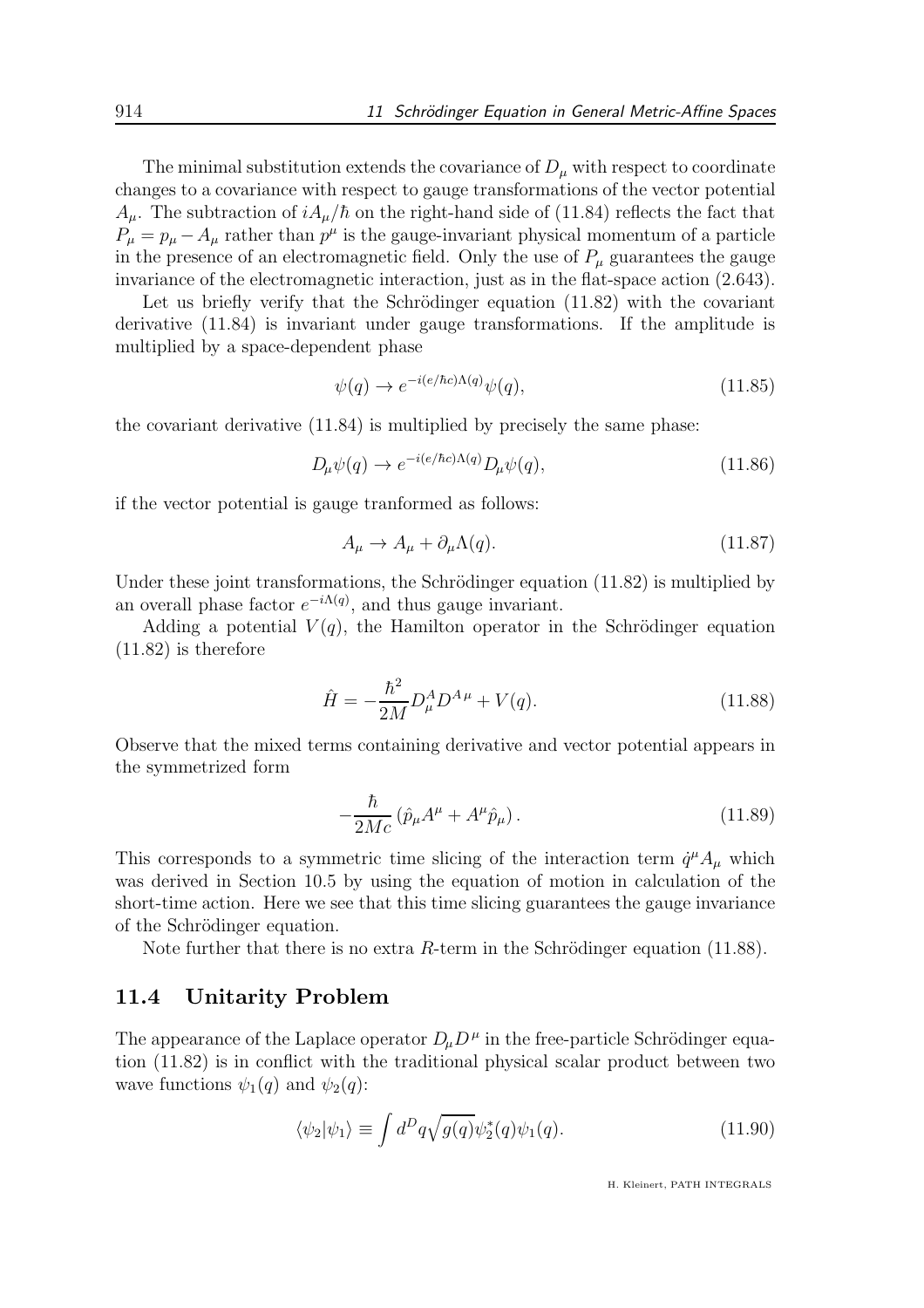In such a scalar product, only the Laplace-Beltrami operator (11.13),

$$
\Delta = \frac{1}{\sqrt{g}} \partial_{\mu} \sqrt{g} g^{\mu \nu} \partial_{\nu},\tag{11.91}
$$

is a Hermitian operator, not the Laplacian  $D_{\mu}D^{\mu}$ . The bothersome term is the contracted torsion term

$$
(D_{\mu}D^{\mu} - \Delta)\psi = -2S^{\mu}\partial_{\mu}\psi.
$$
\n(11.92)

This term ruins the Hermiticity and thus also the unitarit y of the time evolution operator of a particle in a space with curvature and torsion.

For presently known physical systems in spaces with curvature and torsion, the unitarity problem is fortunately absent. Consider first field theories of gravity with torsion. There, the torsion field  $S_{\mu\nu}{}^{\lambda}$  is generated by the spin current density of the fundamental matter fields. The requirement of renormalizability restricts these fields to carry spin  $1/2$ . However, the spin current density of spin- $1/2$  particles happens to be a completely antisymmetric tensor.<sup>1</sup> This property carries over to the torsion tensor. Hence, the torsion field in the universe satisfies  $S^{\mu} = 0$ . This implies that for a particle in a universe with curvature and torsion, the Laplacian always degenerates into the Laplace-Beltrami operator, assuring unitarity after all.

In Chapter 13 we shall witness another way of escaping the unitarity problem. The path integral of the three-dimensional Coulomb system is solved by a multivalued transformation to a four-dimensional space with torsion where the physical scalar product is

$$
\langle \psi_2 | \psi_1 \rangle_{\text{phys}} \equiv \int d^D q \sqrt{g} w(q) \psi_2^*(q) \psi_1(q), \qquad (11.93)
$$

with some scalar weight function  $w(q)$ . This scalar product is different from the naive scalar product (11.90). It is, however, reparametrization-invariant, and  $w(q)$ makes the Laplacian  $D_{\mu}D^{\mu}$  a Hermitian operator.

The characteristic property of torsion in the transformed Coulomb system is that  $S_{\mu}(q) = S_{\mu\nu}^{\ \ \nu}$  can be written as a gradient of a scalar function:  $S_{\mu}(q) = \partial_{\mu}\sigma(q)$  [see Eq. (13.143)]. Such torsion fields admit a Hermitian Laplace operator of a scalar field in a scalar product (11.93) with the weight

$$
w(q) = e^{-2\sigma(q)}.
$$
\n(11.94)

Thus, the physical scalar product can be expressed in terms of the naive one as follows:

$$
\langle \psi_2 | \psi_1 \rangle_{\text{phys}} \equiv \int d^D q \sqrt{g(q)} e^{-2\sigma(q)} \psi_2^*(q) \psi_1(q). \tag{11.95}
$$

To prove the Hermiticity, we observe that within the naive scalar product (11.93), a partial integration changes the covariant derivative  $-D_{\mu}$  into

$$
D_{\mu}^{*} \equiv (D_{\mu} + 2S_{\mu}). \tag{11.96}
$$

<sup>&</sup>lt;sup>1</sup>See the standard textbooks on quantum field theory, for example, Ref.  $[1, 2]$ .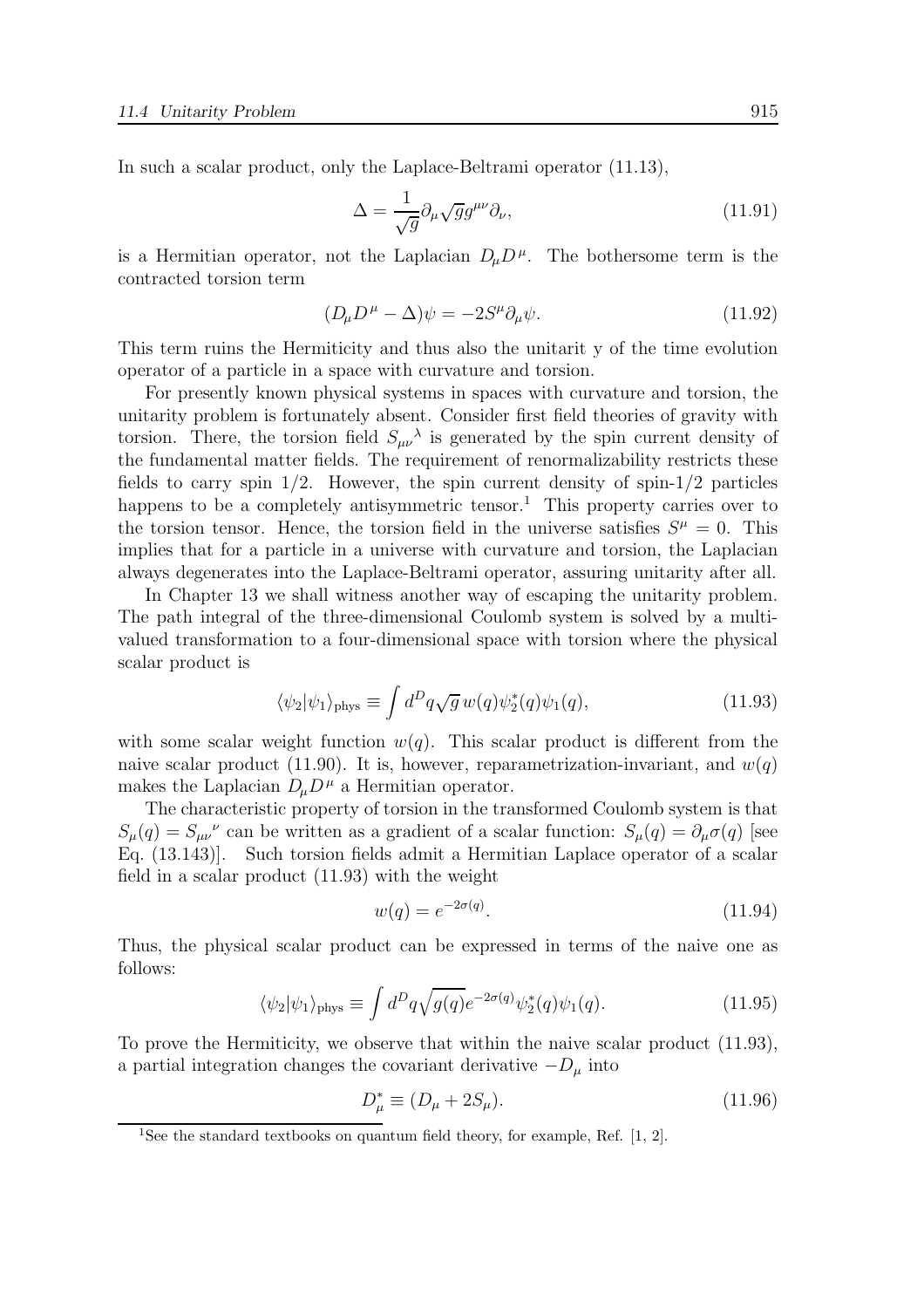Consider, for example, the scalar product

$$
\int d^D q \sqrt{g} \, U^{\mu \nu_1 \dots \nu_n} D_{\mu} V_{\nu_1 \dots \nu_n}.
$$
\n(11.97)

A partial integration of the derivative term  $\partial_{\mu}$  in  $D_{\mu}$  gives

surface term 
$$
- \int d^D dq [(\partial_\mu \sqrt{g} U^{\mu\nu_1...\nu_n}) V_{\nu_1...\nu_n} - \sum_i \sqrt{g} U^{\mu\nu_1...\nu_n} \Gamma_{\mu\nu_i}{}^{\lambda_i} V_{\nu_1...\lambda_i...\nu_n}].
$$
 (11.98)

Now we use

$$
\partial_{\mu}\sqrt{g} = \sqrt{g}\,\overline{\Gamma}_{\mu\nu}{}^{\nu} = \sqrt{g}(2S_{\mu} + \Gamma_{\mu\nu}{}^{\nu}),\tag{11.99}
$$

to rewrite (11.98) as

surface term 
$$
- \int d^D q \sqrt{g} \left[ (\partial_\mu U^{\mu\nu_1...\nu_n}) V_{\nu_1...\nu_n} - \sum_i \Gamma_{\mu\nu_i}{}^{\lambda_i} U^{\mu\nu_1...\nu_i...\nu_n} V_{\nu_1...\lambda_i...\nu_n} - 2S_\mu U^{\mu\nu_1...\nu_n} V_{\nu_1...\nu_n} \right], \quad (11.100)
$$

which is equal to

surface term 
$$
-\int d^D q \sqrt{g} (D^*_{\mu} U^{\mu\nu_1...\nu_n}) V_{\nu_1...\nu_n}.
$$
 (11.101)

In the physical scalar product (11.95), the corresponding operation is

$$
\int d^D q \sqrt{g} e^{-2\sigma(q)} U^{\mu\nu_1...\nu_n} D_{\mu} V_{\nu_1...\nu_n} =
$$
\n
$$
= \text{surface term} - \int d^D q \sqrt{g} (D_{\mu}^* e^{-2\sigma(q)} U^{\mu\nu_1...\nu_n}) V_{\nu_1...\nu_n}
$$
\n
$$
= \text{surface term} - \int d^D q \sqrt{g} e^{-2\sigma(q)} (D_{\mu} \sqrt{g} U^{\mu\nu_1...\nu_n}) V_{\nu_1...\nu_n}.
$$
\n(11.102)

Hence,  $iD_{\mu}$  is a Hermitian operator, and so is the Laplacian  $D_{\mu}D^{\mu}$ .

For spaces with an arbitrary torsion, the correct scalar product has yet to be found. Thus the quantum equivalence principle is so far only applicable to spaces with arbitrary curvature and gradient torsion.

## 11.5 Alternative Attempts

Our procedure has to be contrasted with earlier proposals for constructing path integrals in spaces with curvature, in which torsion was always assumed to be absent. In the notable work of  $DeWitt$ <sup>2</sup>, the measure is taken to be proportional to

$$
\prod_{n=1}^{N} \int dq_n \sqrt{g(q_{n-1})} = \prod_{n=1}^{N} \int dq_n \sqrt{g(q_n - \Delta q)}
$$
\n(11.103)

 $2$ See Section 11.5.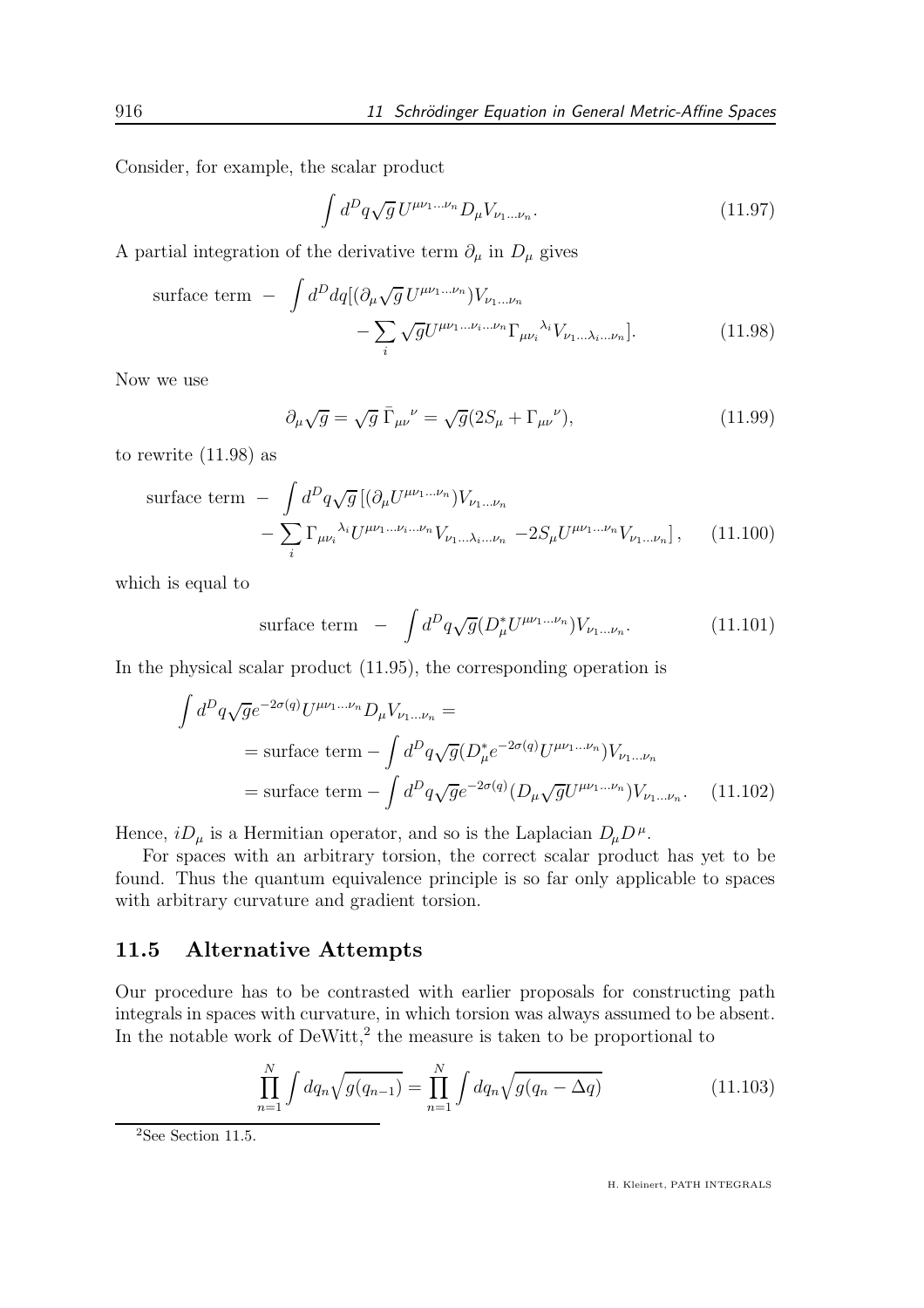so that the expansion in powers  $\Delta q$  gives a Jacobian action  $\mathcal{A}_{\bar{J}_0}^{\epsilon}$  of Eq. (10.133).

If one uses this action instead of the correct expression  $\mathcal{A}_{J}^{\epsilon}$  of Eq. (10.145), the amplitude obeys a Schrödinger equation

$$
i\hbar \partial_t \psi(q, t) = (\hat{H}_0 + V_{\text{eff}})\psi(q, t), \qquad (11.104)
$$

where

$$
\hat{H}_0 = -\frac{\hbar^2}{2M}\Delta\tag{11.105}
$$

contains the Laplace-Beltrami operator  $\Delta$ , and  $V_{\text{eff}}$  is an additional effective potential

$$
V_{\text{eff}} = \frac{\hbar^2}{6M}\bar{R}.
$$
 (11.106)

The Schrödinger equation  $(11.104)$  differs from ours in Eq.  $(11.21)$  derived by the nonholonomic mapping procedure by the extra R-term. The derivation is reviewed in Appendix 11A. Note that our sign convention for  $\bar{R}$  is such that the surface of a sphere of radius R has  $\bar{R}$  = 2/R<sup>2</sup>.

In the amplitude proposed by DeWitt, the short-time amplitude carries an extra semiclassical prefactor, a curved-space version of the Van Vleck-Pauli-Morette determinant in Eq. (4.125). It contributes another term proportional to  $\overline{R}$  which reduces (11.106) to  $(\hbar^2/12M)\bar{R}$  (see Appendix 11B). Other path integral prescriptions lead even to additional noncovariant terms [3]. All such nonclassical terms proportional to  $\hbar^2$  have to be subtracted from the classical action to arrive at the correct amplitude which satisfies the Schrödinger equation  $(11.104)$  without an extra  $V_{\text{eff}}$ .

There are two compelling arguments in favor of our construction principle: On the one hand, if the space has only curvature and no torsion, our path integral gives the correct time evolution amplitude of a particle on the surface of a sphere in D dimensions and on group spaces, as we have seen in Sections 8.7–8.9 and 10.4. In contrast to other proposals, only the classical action appears in the short-time amplitude. In spaces with constant curvature, just as in flat space, our amplitude agrees with the one obtained from operator quantum mechanics by quantizing the theory via the commutation rules of the generators of the group of motion.

In the presence of torsion the result is new. It will be tested by the integration of the path integral of the Coulomb system in Chapter 13. This requires a multivalued coordinate transformation to an auxiliary space with curvature and torsion, which reduces the system to a harmonic oscillator (see Section 13.5). The multivaleud mapping principle leads to the correct result.

The solution is so far the only indirect evidence for the question first raised by Bryce DeWitt in his fundamental 1957 paper [4], whether the Hamiltonian operator for a particle in curved space contains merely the Laplace-Beltrami operator  $\Delta$  in the kinetic energy, or whether there exists an additional term proportional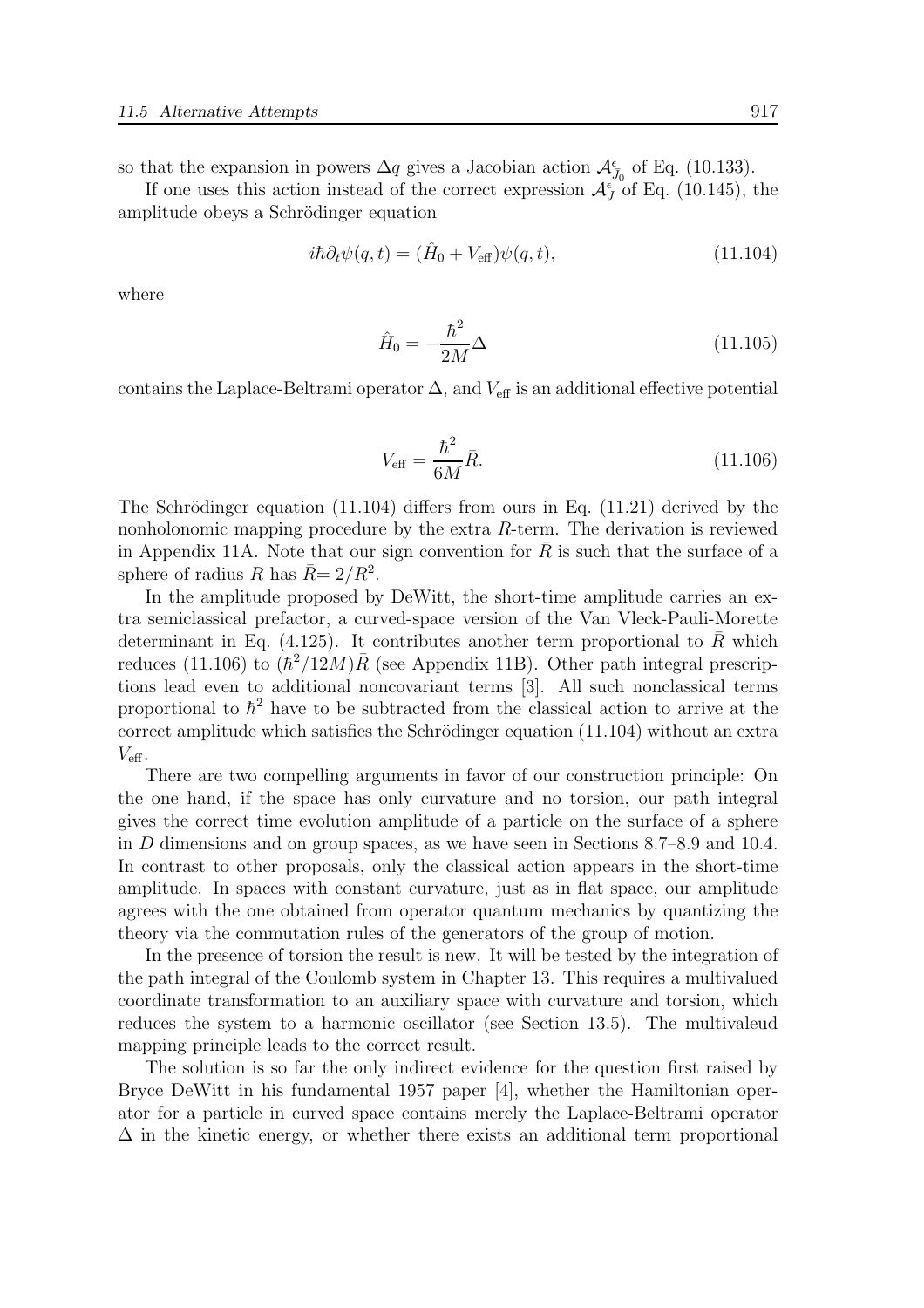to  $\hbar^2 R$ . Recall the various older path integral literature on the subject cited in Chapter 10. From the measure generated by the nonholonomic mapping principle in Subsection 10.3.2 it follows that there is no extra  $\hbar^2 R$ -term. See the discussion in Section 11.5. It would, of course, be more satisfactory to have a direct experimental evidence, but so far all experimentally accessible systems in curved space have either a very small R caused by gravitation, whose detection is presently impossible, or a constant  $R$  which does not change level spacings, an example for the latter being the spinning symmetric and asymmetric top discussed in the context of Eq. (1.471).

# 11.6 DeWitt-Seeley Expansion of Time Evolution Amplitude

An important tool for comparing the results of path integrals in curved space with operator results of Schrödinger theory is the short-time expansion of the imaginarytime evolution amplitude  $(q, \beta | q', 0)$ . In Schrödinger theory, the amplitude is given by the matrix elements of the evolution operator  $e^{-\beta \hat{H}} = e^{\beta \Delta/2}$ , with  $\Delta$  being the Laplace-Beltrami operator (11.13). This expansion has first been given by DeWitt [6] and by Seeley [7] and reads<sup>3</sup>

$$
(q \beta \mid q' 0) = (q \mid e^{\beta \Delta/2} \mid q') = \frac{1}{\sqrt{2\pi\beta^D}} e^{-g_{\mu\nu}(q)\Delta q^{\mu}\Delta q^{\nu}/2\beta} \sum_{k=0}^{\infty} \beta^k a_k(q, q'), \quad (11.107)
$$

The associated DeWitt-Seeley expansion coefficients  $a_k(q, q')$  are, up to fourth order in  $\Delta q^{\mu}$ ,

$$
a_0(q,q') \equiv 1 + \frac{1}{12} \bar{R}_{\mu\nu} \Delta q^{\mu} \Delta q^{\nu} + \left(\frac{1}{360} \bar{R}^{\mu}{}_{\kappa}{}^{\nu}{}_{\lambda} \bar{R}_{\mu\sigma\nu\tau} + \frac{1}{288} \bar{R}_{\kappa\lambda} \bar{R}_{\sigma\tau}\right) \Delta q^{\kappa} \Delta q^{\lambda} \Delta q^{\sigma} \Delta q^{\tau},
$$
  
\n
$$
a_1(q,q') \equiv \frac{1}{12} \bar{R} + \left(\frac{1}{144} \bar{R} \bar{R}_{\mu\nu} + \frac{1}{360} \bar{R}^{\kappa\lambda} \bar{R}_{\kappa\mu\lambda\nu} + \frac{1}{360} \bar{R}^{\kappa\lambda\sigma}{}_{\mu} \bar{R}_{\kappa\lambda\sigma\nu} - \frac{1}{180} \bar{R}^{\kappa}{}_{\mu} \bar{R}_{\kappa\nu}\right) \Delta q^{\mu} \Delta q^{\nu},
$$
  
\n
$$
a_2(q,q') \equiv \frac{1}{288} \bar{R}^2 + \frac{1}{720} \bar{R}^{\mu\nu\kappa\lambda} \bar{R}_{\mu\nu\kappa\lambda} - \frac{1}{720} \bar{R}^{\mu\nu} \bar{R}_{\mu\nu},
$$
\n(11.108)

where  $\Delta q^{\mu} \equiv (q - q^{\prime})^{\mu}$ . The metric at q is assumed to be Minkowskian, and all curvature tensors are evaluated at q. For  $\Delta q^{\mu} = 0$  this simplifies to

$$
(q\,\beta \mid q\,0) = \frac{1}{\sqrt{2\pi\beta}^D} \left\{ 1 + \frac{\beta}{12} \bar{R} + \frac{\beta^2}{2} \left[ \frac{1}{144} \bar{R}^2 + \frac{1}{360} \left( \bar{R}^{\mu\nu\kappa\lambda} \bar{R}_{\mu\nu\kappa\lambda} - \bar{R}^{\mu\nu} \bar{R}_{\mu\nu} \right) \right] + \dots \right\}.
$$
\n(11.109)

This can also be written in the cumulant form as

$$
(q\beta \mid q0) = \frac{1}{\sqrt{2\pi\beta^D}} \exp\left[\frac{\beta}{12}\bar{R} + \frac{\beta^2}{720}\left(\bar{R}^{\mu\nu\kappa\lambda}\bar{R}_{\mu\nu\kappa\lambda} - \bar{R}^{\mu\nu}\bar{R}_{\mu\nu}\right) + \dots\right].
$$
 (11.110)

<sup>&</sup>lt;sup>3</sup>In the mathematical nomenclature of Footnote 16 in Chapter 2, this is a so-called *heat kernel* expansion or a Hadamard expansion [8], and the DeWitt-Seeley coefficients  $a_k(q, q')$  are also called Hadamard coefficients.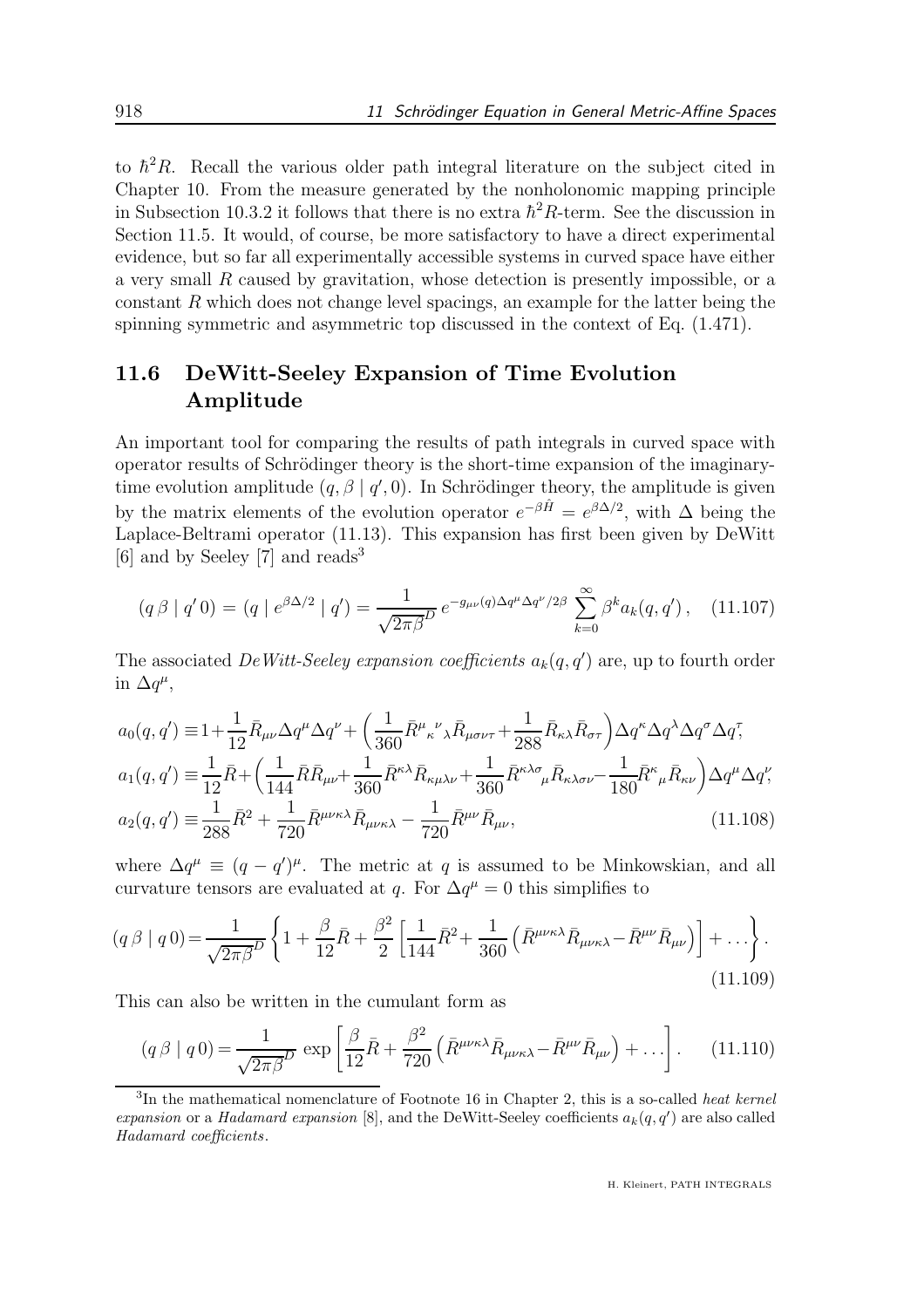$$
\Delta = \partial^2 - \frac{1}{3}\bar{R}_{ik_1jk_2}(q_0)(q-q_0)^{k_1}(q-q_0)^{k_2}\partial_\mu\partial_\nu - \frac{2}{3}\bar{R}_{\mu\nu}(q_0)(q-q_0)^\mu\partial_\nu.
$$
 (11.111)

The time evolution operator  $\hat{H} = -\Delta/2$  in the exponent of Eq. (11.107) is now separated into a free part  $\hat{H}_0$  and an interaction part  $\hat{H}_{int}$  as follows

$$
\hat{H}_0 = -\frac{1}{2}\partial^2,\tag{11.112}
$$

$$
\hat{H}_{\text{int}} = \frac{1}{6} \bar{R}_{ik_1jk_2} (q - q_0)^{k_1} (q - q_0)^{k_2} \partial_\mu \partial_\nu + \frac{1}{3} \bar{R}_{\mu\nu} (q - q_0)^\mu \partial_\nu. \tag{11.113}
$$

We now recall Eq. (1.294) and see that the transition amplitude (11.107) satisfies the integral equation

$$
(q\beta \mid q'0) = \langle q \mid e^{-\beta(\hat{H}_0 + \hat{H}_{int})} \mid q' \rangle = \langle q \mid e^{-\beta \hat{H}_0} \left[ 1 - \int_0^\beta d\sigma e^{\sigma \hat{H}_0} \hat{H}_{int} e^{-\sigma \hat{H}} \right] \mid q' \rangle
$$
  
= 
$$
(q\beta \mid q'0)_0 - \int_0^\beta d\sigma \int d^D \bar{q} (q\beta - \sigma \mid \bar{q}0)_0 \hat{H}_{int}(\bar{q}) (\bar{q}\sigma \mid q0), \qquad (11.114)
$$

where

$$
(q \beta \mid q' 0)_0 = \langle q \mid e^{-\beta \hat{H}_0} \mid q' \rangle = \frac{1}{\sqrt{2\pi\beta}^n} e^{-(\Delta q)^2/2\beta}.
$$
 (11.115)

To first order in  $\hat{H}_{\text{int}}$  we can replace  $\hat{H}$  in the last exponential of Eq. (11.114) by  $\hat{H}_0$ and obtain

$$
(q \beta \mid q' 0) \approx (q \beta \mid q' 0)_0 - \int_0^\beta d\sigma \int d^D \bar{q} \ (q \ \beta - \sigma \mid \bar{q} \ 0)_0 \ \hat{H}_{\rm int}(\bar{q}) \ (\bar{q} \sigma \mid q \ 0)_0. \tag{11.116}
$$

Inserting (11.113) and choosing  $q_0 = q'$ , we find

$$
(q\beta \mid q'0) = (q\beta \mid q'0)_0 \left\{ 1 + \int_0^\beta d\sigma \int \frac{d^D(\Delta \bar{q})}{\sqrt{2\pi a}} e^{-[\Delta \bar{q} - (\sigma/\beta)\Delta q]^2/2a} \right\} \times \left[ -\frac{1}{6} \bar{R}_{\mu\kappa\nu\lambda} \Delta \bar{q}^\kappa \Delta \bar{q}^\lambda \left( -\frac{\delta^{\mu\nu}}{\sigma} + \frac{\Delta \bar{q}^\mu \Delta \bar{q}^\nu}{\sigma^2} \right) + \frac{1}{3} \bar{R}_{\mu\nu} \frac{\Delta \bar{q}^\mu \Delta \bar{q}^\nu}{\sigma} \right] \right\},
$$
\n(11.117)

where we have replaced the integrating variable  $\bar{q}$  by  $\Delta \bar{q} = \bar{q} - q'$  and introduced the variable  $a \equiv (\beta - \sigma)\sigma/\beta$ . There is initially also a term of fourth order in  $\Delta \bar{q}$ which vanishes, however, because of the antisymmetry of  $\bar{R}_{\mu\kappa\nu\lambda}$  in  $\mu\kappa$  and  $\nu\lambda$ . The remaining Gaussian integrals are performed after shifting  $\Delta \bar{q} \to \Delta \bar{q} + \sigma \Delta q/\beta$ , and we obtain

$$
(q \beta | q' 0) = (q \beta | q' 0)_0 \left\{ 1 + \frac{1}{6} \int_0^\beta d\sigma \left[ \frac{\sigma}{\beta^2} \bar{R}_{\mu\nu}(q') \Delta q^\mu \Delta q^\nu + \frac{a}{\sigma} \bar{R}(q') \right] \right\}
$$
  
= 
$$
(q \beta | q' 0)_0 \left[ 1 + \frac{1}{12} \bar{R}_{\mu\nu}(q') \Delta q^\mu \Delta q^\nu + \frac{\beta}{12} \bar{R}(q') \right].
$$
 (11.118)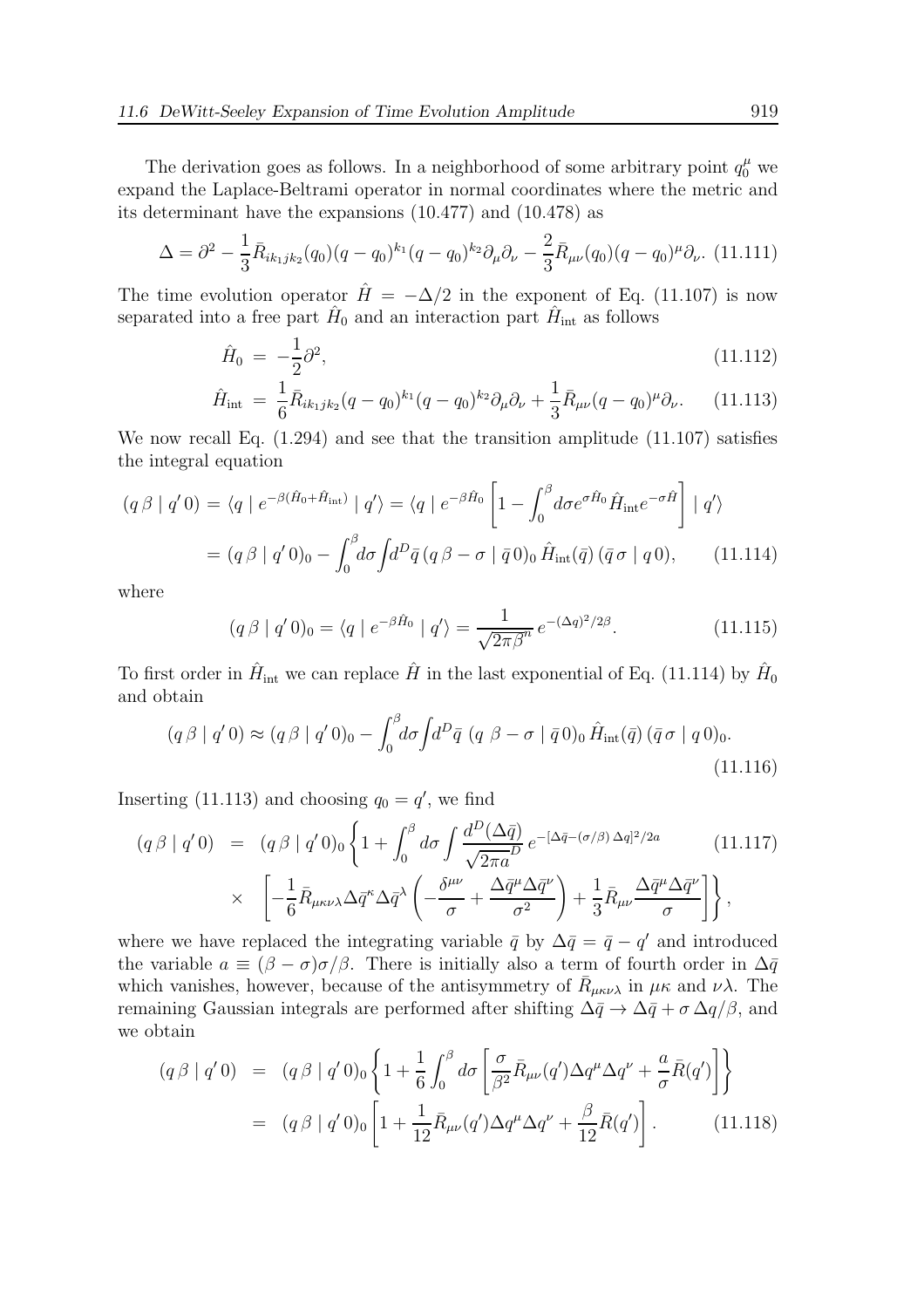Note that all geometrical quantities are evaluated at the initial point  $q'$ . They can be re-expressed in power series around the final position  $q$  using the fact that in normal coordinates

$$
g_{\mu\nu}(q') = g_{\mu\nu}(q) + \frac{1}{3}\bar{R}_{ik_1jk_2}(q)\Delta q^{k_1}\Delta q^{k_2} + \dots \,, \tag{11.119}
$$

$$
g_{\mu\nu}(q')\Delta q^{\mu}\Delta q^{\nu} = g_{\mu\nu}(q)\Delta q^{\mu}\Delta q^{\nu},\qquad(11.120)
$$

the latter equation being true to all orders in  $\Delta q$  due to the antisymmetry of the tensors  $\bar{R}_{\mu\nu\kappa\lambda}$  in all terms of the expansion (11.119), which is just another form of writing the expansion (10.477) up to the second order in  $\Delta q^{\mu}$ .

Going back to the general coordinates, we obtain all coefficients of the expansion (11.107) linear in the curvature tensor

$$
(q\beta \mid q'0) \simeq \frac{1}{\sqrt{2\pi\beta^D}} e^{-g_{\mu\nu}(q)\Delta q^{\mu}\Delta q^{\nu}/2\beta} \left[1 + \frac{1}{12}\bar{R}_{\mu\nu}(q)\Delta q^{\mu}\Delta q^{\mu} + \frac{\beta}{12}\bar{R}(q)\right].
$$
 (11.121)

The higher-order terms in the Seeley-DeWitt expansion (10.512) can be derived similarly, although with much more effort [9].

A simple cross check of the expansion (10.512) to high orders is possible if we restrict the space to the surface of a sphere of radius  $r$  in  $D$  dimensions which has  $D-1$  dimensions. Then

$$
\bar{R}_{\mu\nu\kappa\lambda} = \frac{1}{r^2} \left( g_{\mu\lambda} \, g_{\nu\kappa} - g_{\mu\kappa} \, g_{\nu\lambda} \right), \quad \mu, \nu = 1, 2, \dots, D - 1. \tag{11.122}
$$

Contractions yield Ricci tensor and scalar curvature

$$
\bar{R}_{\mu\nu} = \bar{R}_{\kappa\mu\nu}{}^{\kappa} = \frac{D-2}{r^2} g_{\mu\nu}, \qquad \bar{R} = \bar{R}_{\mu}{}^{\mu} = \frac{(D-1)(D-2)}{r^2} \quad (11.123)
$$

and further:

$$
\bar{R}^2_{\mu\nu\kappa\lambda} = \frac{2(D-1)(D-2)}{r^4}, \qquad \bar{R}^2_{\mu\nu} = \frac{(D-1)(D-2)^2}{r^4}.
$$
 (11.124)

Inserting these into (11.108), we obtain the DeWitt-Seeley short-time expansion of the diagonal amplitude for any q, up to order  $\beta^2$ :

$$
(q\beta \mid q0) = \frac{1}{\sqrt{2\pi\beta^{D-1}}} \left[ 1 + (D-1)(D-2)\frac{\beta}{12r^2} + (D-1)(D-2)(5D^2 - 17D + 18)\frac{\beta^2}{1440r^4} + \ldots \right]. (11.125)
$$

This expansion may easily be reproduced by a simple direct calculation of the partition function for a particle on the surface of a sphere [10]

$$
Z(\beta) = \sum_{l=0}^{\infty} d_l \exp[-l(l+D-2)\beta/2r^2], \qquad (11.126)
$$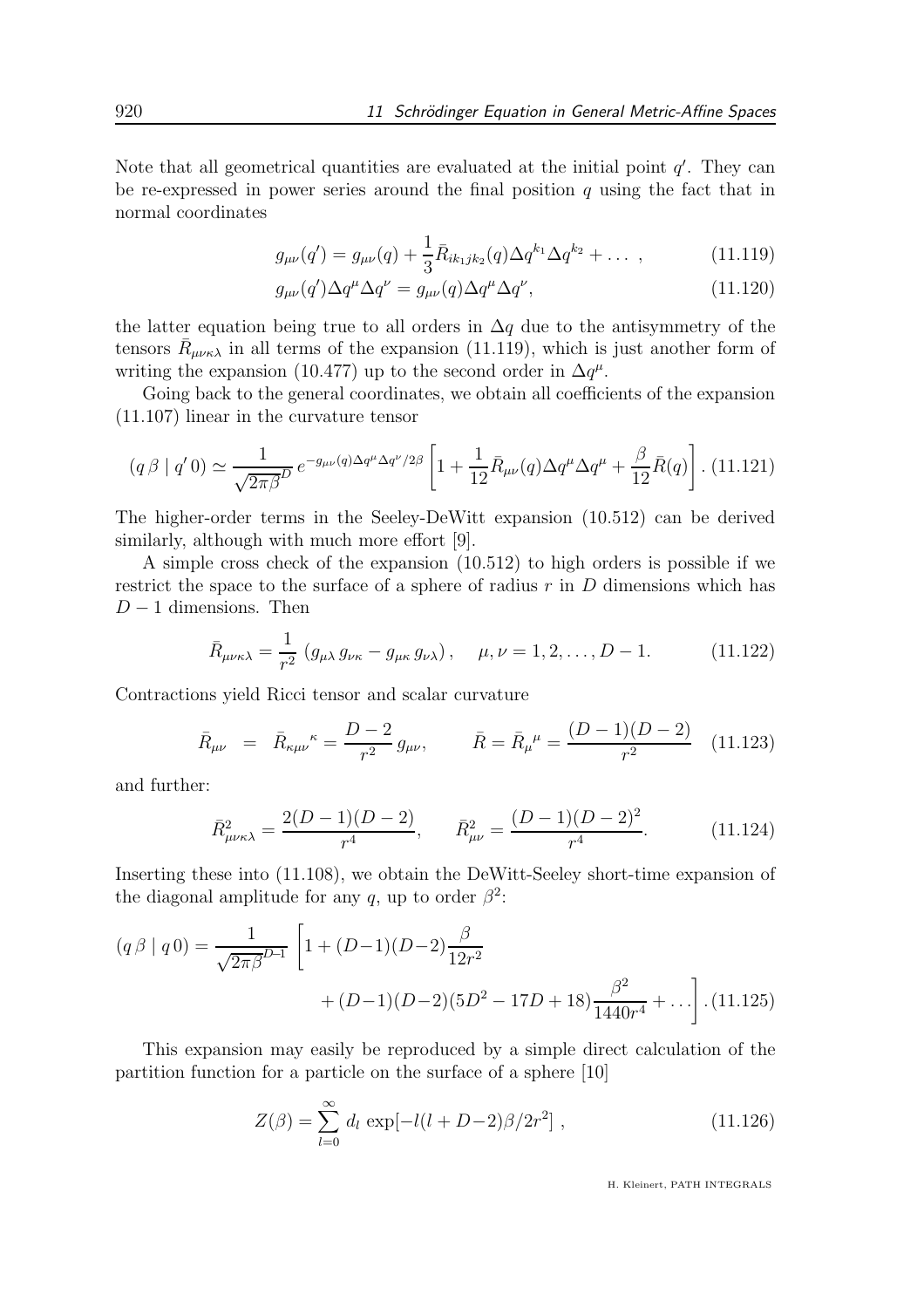where  $-l(l+D-2)$  are the eigenvalues of the Laplace-Beltrami operator on a sphere [recall (10.165)] and  $d_l = (2l+D-2)(l+D-3)!/l!(D-2)!$  their degeneracies [recall (8.114)]. Since the space is homogeneous, the amplitude  $(q \beta | q 0)$  is obtained from this by dividing out the constant surface of a sphere:

$$
(q\,\beta \mid q\,0) = \frac{\Gamma(D/2)}{2\pi^{D/2}r^{D-1}}Z(\beta). \tag{11.127}
$$

For any given D, the sum in (11.126) easily be expanded in powers of  $\beta$ . As an example, take  $D = 3$  where

$$
Z(\beta) = \sum_{l=0}^{\infty} (2l+1) \exp[-l(l+1)\beta/2r^2].
$$
 (11.128)

In the small- $\beta$  limit, the sum (11.128) is evaluated as follows

$$
Z(\beta) = \int_0^\infty d\left[l(l+1)\right] \exp\left[-l(l+1)\beta/2r^2\right] + \sum_{l=0}^\infty (2l+1) \left[1 - l(l+1)\beta/2r^2 + \dots \right].
$$
\n(11.129)

The integral is immediately done and yields

$$
\int_0^\infty dz \, \exp(-z\beta/2r^2) = \frac{2r^2}{\beta}.
$$
 (11.130)

The sums are divergent but can be evaluated by analytic continuation from negative powers of l to positive ones with the help of Riemann zeta functions  $\zeta(z) = \sum_{n=1}^{\infty} n^{-z}$ , which vanishes for all even negative arguments. Thus we find

$$
\sum_{l=0}^{\infty} (2l+1) = 1 + \sum_{l=1}^{\infty} (2l+1) = 1 + 2\zeta(-1) - \frac{1}{2} = \frac{1}{3},
$$
 (11.131)

$$
-\frac{\beta}{2r^2} \sum_{l=0}^{\infty} (2l+1)l(l+1) = -\frac{\beta}{2r^2} \sum_{l=1}^{\infty} (2l^3+l) = -\frac{\beta}{2r^2} [2\zeta(-3) + \zeta(-1)] = \frac{\beta}{30r^2}.
$$
\n(11.132)

Substituting these into (11.129) yields

$$
Z(\beta) = \frac{2r^2}{\beta} \left( 1 + \frac{\beta}{6r^2} + \frac{\beta^2}{60r^4} + \ldots \right). \tag{11.133}
$$

Dividing out the constant surface of a sphere  $4\pi r^2$  as required by Eq. (11.127), we obtain indeed the expansion (11.125) for the surface of a sphere in three dimensions.

# 11.7 Recursive Calculation

If one wants to proceed to higher orders, an efficient recursive scheme was devised by DeWitt [6]. He considers the real-time version of the amplitude (10.512)

$$
(q t | q' 0) = (q | e^{it\Delta/2} | q'), \qquad (11.134)
$$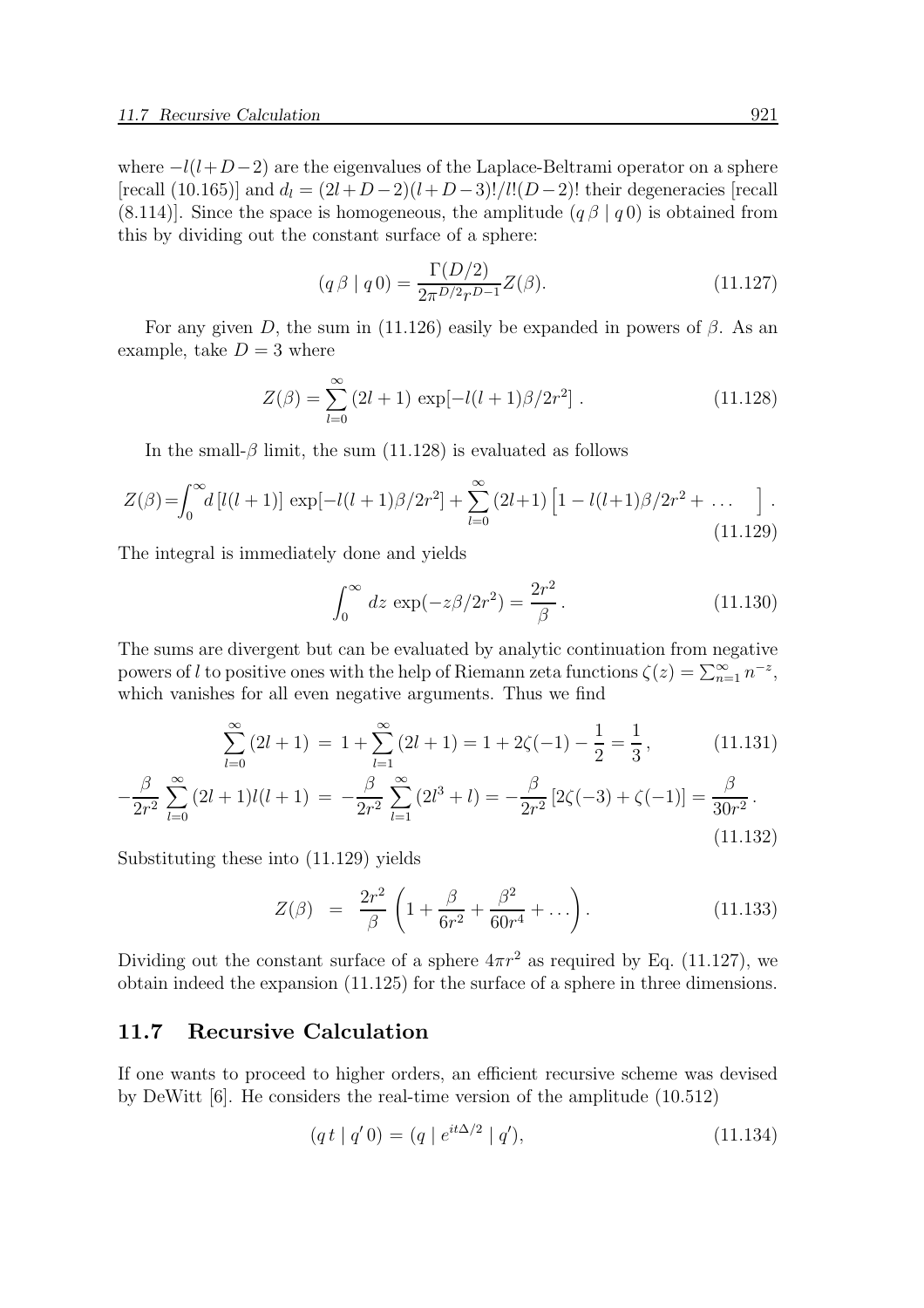which satisfies the Schrödinger equation in curved space

$$
i\partial_t(q t \mid q' 0) = -\frac{\Delta}{2}(q \beta \mid q' 0), \qquad (11.135)
$$

with the initial condition

$$
(q \ 0 \mid q' \ 0) = \delta^{(D)}(q - q'). \tag{11.136}
$$

To solve (11.135) he first sets up a semiclassical time evolution amplitude in curved spacetime which is a direct analog the amplitude (4.125). He considers the action (10.2) of a point particle in curved space with a metric

$$
\mathcal{A} = \frac{1}{2} \int_0^t dt' \, g_{\mu\nu}(q(t')) \dot{q}^\mu(t') q^\nu(t')
$$
\n(11.137)

along the geodetic trajectory  $(10.9)$  between the initial and final points  $q'$  and  $q$ , denoting it by  $A(q, q';t)$ , as in Eq. (4.87). Associated with this he defines the *geodetic* distance

$$
\sigma(q, q') \equiv tA(q, q'; t) = \sigma(q', q). \tag{11.138}
$$

This is a bilocal function called the geodetic interval. The classical momentum of the particle along the orbit is given by the derivative [recall Eq. (4.88)]

$$
p_{\mu} = \partial_{\mu} A(q, q'; t) = \partial_{\mu} \sigma(q, q') / t.
$$
 (11.139)

The classical path follows the Hamilton-Jacobi equation (1.65), which reads for an action satisfying (11.138):

$$
\partial_t \sigma(q, q') = \frac{1}{2} \partial_\mu \sigma(q; q') \partial^\mu \sigma(q; q'). \tag{11.140}
$$

The derivative  $\partial_{\mu}\sigma(q,q')$  points in the direction of the tangent vector of the geodetic trajectory. The Hamilton-Jacobi equation states that its square length is equal to twice the geodetic interval.

Then he writes the semiclassical amplitude in curved spacetime as an obvious extension of the flat-space expression (4.125) [11]:

$$
(q t | q' 0) = (q | e^{it\Delta/2} | q') = \frac{1}{\sqrt{2\pi i t^D}} \mathcal{D}^{1/2}(q, q') e^{i\sigma(q, q')/2t}, \qquad (11.141)
$$

where  $D$  denotes the determinant

$$
\mathcal{D} \equiv \det_D[-\partial_\mu \partial'_\nu A(q, q'; t)] = \frac{\det_D[-\partial_\mu \partial_\nu \sigma(q, q')] }{t^D}.
$$
 (11.142)

The exact amplitude has a short-time expansion

$$
(q t | q' 0) = (q | e^{it\Delta/2} | q') = \frac{1}{\sqrt{2\pi i t^D}} \mathcal{D}^{1/2}(q, q') e^{i\sigma(q, q')/2t} \sum_{n=0}^{\infty} t^n a_n(q, q'; t), \tag{11.143}
$$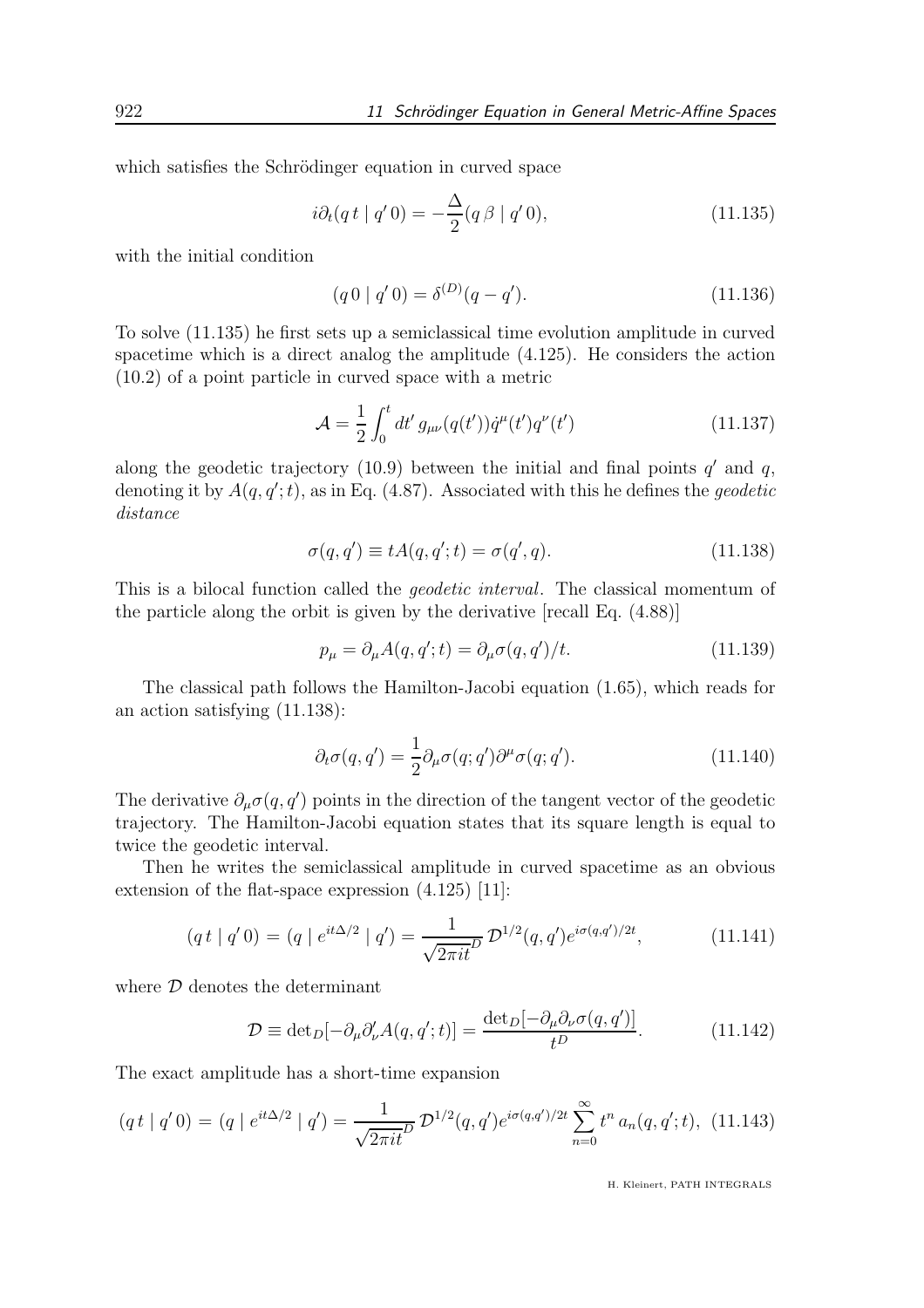where for  $q = q'$ .  $a_0(q, q') = 1$ , and all other coefficients vanish. Applying the Schrödinger equation  $(11.135)$  to  $(11.143)$ , he derives the recursion relation

$$
\partial^{\mu}\sigma \partial_{\mu} a_0 = 0, \qquad (11.144)
$$

$$
\partial^{\mu}\sigma \partial_{\mu} a_{n+1} + (n+1)a_{n+1} = \tilde{\mathcal{D}}^{-1/2} \bar{D}^{\mu} \partial_{\mu} (\tilde{\mathcal{D}}^{1/2} a_n), \quad n = 0, 1, 2, \dots \tag{11.145}
$$

where  $\tilde{\mathcal{D}}(q, q') \equiv g^{-1/2}(q) \mathcal{D} g^{1/2}(q')$  and  $\bar{D}^{\mu}$  is the covariant derivative of the derivative  $\partial_{\mu}\sigma$  defined as in Eq. (10.37). He solves the lowest coefficient by the bilocal function  $I(q, q')$  with the properties

$$
\partial^{\mu}\sigma \partial_{\mu} I(q, q') = 0, \quad \partial^{\mu'} \sigma \partial_{\mu'} I(q, q') = 0, \quad I(q, q) = 1. \tag{11.146}
$$

From this he finds the solution of (11.145) as

$$
a_{n+1}(q,q') = \frac{1}{t^{n+1}} \int_0^t dt'' \, t''^n \tilde{\mathcal{D}}^{-1/2} \bar{D}^\mu \partial_\mu [\tilde{\mathcal{D}}^{1/2} a_n(q(\tau''), q')]. \tag{11.147}
$$

# Appendix 11A Cancellations in Effective Potential

Here we demonstrate the cancellation of the terms  $v_2^B$  and  $v_3^B$  in formula (11.48) for the effective potential. First we give a simple reason why the cancellation occurs separately for the contributions stemming from the second and third terms in the expansion (10.96) of  $\Delta x^i$ . Consider the model integral

$$
\int \frac{d\Delta x}{\sqrt{2\pi\epsilon}} \exp\left[-\frac{(\Delta x)^2}{2\epsilon}\right],
$$
\n(11A.1)

and assume that  $\Delta x$  has an expansion of the type (10.96):

$$
\Delta x = \Delta q[1 + a_2 \Delta q + a_3 (\Delta q)^2 + \ldots]. \tag{11A.2}
$$

The integral transforms into

$$
\int \frac{d\Delta q}{\sqrt{2\pi\epsilon}} [1 + 2a_2 \Delta q + 3a_3 (\Delta q)^2 + \ldots] \exp \left\{ -\frac{(\Delta q)^2}{2\epsilon} [1 + 2a_2 \Delta q + 2a_3 (\Delta q)^2 + a_2^2 (\Delta q)^2 + \ldots] \right\},\tag{11A.3}
$$

and is evaluated perturbatively via the expansion

$$
\int \frac{d\Delta q}{\sqrt{2\pi\epsilon}} \exp\left[-\frac{(\Delta q)^2}{2\epsilon}\right] \left[1 - a_2 \frac{(\Delta q)^3}{\epsilon} - a_3 \frac{(\Delta q)^4}{\epsilon} - a_2^2 \frac{(\Delta q)^4}{2\epsilon} + a_2^2 \frac{(\Delta q)^6}{2\epsilon} - 2a_2^2 \frac{(\Delta q)^4}{\epsilon} + 3a_3(\Delta q)^2 + \ldots\right].
$$
\n(11A.4)

If  $\langle \mathcal{O} \rangle_0$  denotes the harmonic expectation value

$$
\langle \mathcal{O} \rangle_0 \equiv \int \frac{d\Delta q}{\sqrt{2\pi i\epsilon}} \mathcal{O} \exp[-(\Delta q)^2/2\epsilon], \qquad (11A.5)
$$

one has

$$
\langle (\Delta q)^2 \rangle_0 = \epsilon, \quad \langle (\Delta q)^4 \rangle_0 = 3! \epsilon^2, \quad \langle (\Delta q)^6 \rangle_0 = 5! \epsilon^3, \dots \tag{11A.6}
$$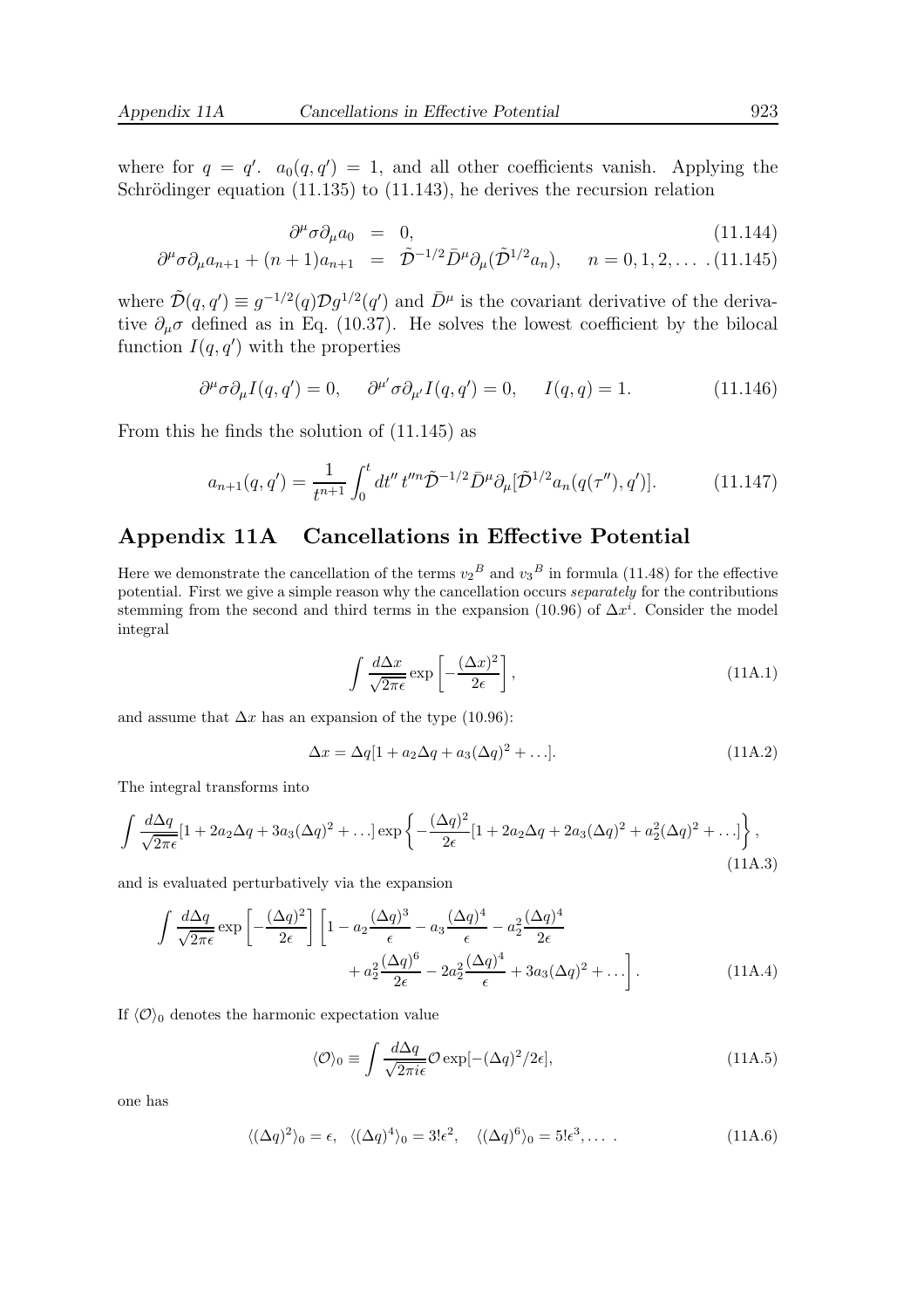Using these values we find that the  $a_2$ - and  $a_3$ -terms cancel separately. Precisely this cancellation mechanism is active in the separate cancellation of the more complicated expressions  $v_1^B, v_2^B$  in Eq. (11.49).

To demonstrate the cancellations explicitly, consider first the derivative terms in  $v_3^B$ . They are

$$
v_3^{\partial \Gamma} = -\frac{1}{2} g^{\mu\nu} \partial_{\{\mu} \Gamma_{\nu\lambda\}}{}^{\lambda} + \frac{1}{6} g_{\mu\tau} \partial_{\kappa} \Gamma_{\lambda\nu}{}^{\tau} (g^{\mu\nu} g^{\lambda\kappa} + g^{\mu\lambda} g^{\nu\kappa} + g^{\mu\kappa} g^{\nu\lambda}). \tag{11A.7}
$$

Due to the symmetrization of the first term in  $\mu\nu\lambda$ , this gives zero. The cancellation of the remaining terms in  $v_3^B$  which are quadratic in  $\Gamma$  is most easily shown by writing all indices as subscripts, inserting  $g_{\mu\nu\lambda\kappa}$  from (11.41), and working out the contractions.

To calculate the  $v_2^B$ -terms, it is useful to introduce the notation  $\Gamma_{1\mu} \equiv \Gamma_{\mu\nu}^{\nu}$ ,  $\Gamma_{2\mu} \equiv$  $\Gamma_{\nu\mu}{}^{\nu}$ ,  $\Gamma_{3\mu} \equiv \Gamma_{\nu}{}^{\nu}{}_{\mu}$  and similarly the matrices  $\tilde{\Gamma}_{1\mu} \hat{=} (\Gamma_{\mu})_{\lambda\kappa}$ ,  $\tilde{\Gamma}_{1\mu}^{T} \hat{=} (\Gamma_{\mu})_{\kappa\lambda}$ ,  $\tilde{\Gamma}_{2\mu} \hat{=} \Gamma_{\lambda\mu\kappa}$ ,  $\tilde{\Gamma}_{2\mu}^{T} \hat{=} \Gamma_{\kappa\mu\lambda}$ ,  $\tilde{\Gamma}_{3\mu} = \Gamma_{\lambda\kappa\mu}$ ,  $\tilde{\Gamma}_{3\mu}^T = \Gamma_{\kappa\lambda\mu}$ . For contractions such as  $\Gamma_{1\mu}\Gamma_{1\mu}$  we write  $\Gamma_1\Gamma_1$ , and for  $\Gamma_{\mu\nu\lambda}\Gamma_{\mu\nu\lambda}$  we write  $\tilde{\Gamma}_1\tilde{\Gamma}_1 = \tilde{\Gamma}_2\tilde{\Gamma}_2 = \tilde{\Gamma}_3\tilde{\Gamma}_3$ , whichever is most convenient. Similarly,  $\Gamma_{\mu\nu\lambda}\Gamma_{\lambda\mu\nu} = \tilde{\Gamma}_1\tilde{\Gamma}_2^T = \tilde{\Gamma}_2\tilde{\Gamma}_3^T =$  $\tilde{\Gamma}_3 \tilde{\Gamma}_1$ . Then we work out

$$
v_2^1 = -\frac{1}{8} [(\Gamma_1 + \Gamma_2)^2 - \tilde{\Gamma}_3 (\tilde{\Gamma}_1 + \tilde{\Gamma}_1^T + \tilde{\Gamma}_2 + \tilde{\Gamma}_2^T)],
$$
\n
$$
v_2^2 = \frac{1}{8} [\Gamma_3 \Gamma_3 + \tilde{\Gamma}_3 (\tilde{\Gamma}_3 + \tilde{\Gamma}_3^T)],
$$
\n
$$
v_2^3 = \frac{1}{4} [(\Gamma_1 + \Gamma_2)^2 + \Gamma_3 (\Gamma_1 + \Gamma_2)],
$$
\n
$$
v_2^4 = -\frac{1}{8} [\Gamma_1^2 + \Gamma_2^2 + \Gamma_3^2 + 2(\Gamma_1 \Gamma_2 + \Gamma_2 \Gamma_3 + \Gamma_3 \Gamma_1) + \tilde{\Gamma}_3 (\tilde{\Gamma}_1 + \tilde{\Gamma}_1^T + \tilde{\Gamma}_2 + \tilde{\Gamma}_2^T + \Gamma_3 + \tilde{\Gamma}_3^T)].
$$
\n(11A.8)

It is easy to check that the sum of these  $v_2^B$ -terms vanishes.

Incidentally, if the symmetrizations in (11.49) following from our Jacobian action had been absent, we would find the additional terms

$$
\Delta v_3^{\partial \Gamma} = \frac{1}{6}\bar{R} - \frac{2}{3}\partial_\mu S^\mu + \frac{1}{6}(\tilde{\Gamma}_3 \tilde{\Gamma}_2^T - \Gamma_3 \Gamma_2), \tag{11A.9}
$$

$$
\Delta v_3^{\Gamma^2} = -\frac{1}{2}\tilde{\Gamma}_3\tilde{\Gamma}_2 + \frac{1}{6}(\tilde{\Gamma}_3\tilde{\Gamma}_2 + \tilde{\Gamma}_3\tilde{\Gamma}_2^T + \Gamma_3\Gamma_2), \qquad (11A.10)
$$

whose sum yields the additional contribution to the  $v_3^B$ -terms

$$
\Delta v_3 = \frac{1}{6}\bar{R} - \frac{2}{3}\partial_\mu S^\mu + \frac{2}{3}\tilde{\Gamma}_3 \tilde{S}_1,
$$
\n(11A.11)

after having used the identity

$$
\tilde{S}_3 \tilde{\Gamma}_2 = -\tilde{\Gamma}_3 \tilde{S}_1. \tag{11A.12}
$$

The first term in (11A.11) is the R-term derived by K.S. Cheng<sup>4</sup> as an effective potential in the Schrödinger equation.

For  $v_2^B$ , we would find the extra terms

$$
\Delta v_2^1 = -\frac{1}{2} (\Gamma_1 \Gamma_1 - \tilde{\Gamma}_3 \tilde{\Gamma}_2) + \frac{1}{8} [(\Gamma_1 + \Gamma_2)^2 - \tilde{\Gamma}_3 (\tilde{\Gamma}_1 + \tilde{\Gamma}_1^T + \tilde{\Gamma}_2 + \tilde{\Gamma}_2^T)], \tag{11A.13}
$$

$$
\Delta v_2^3 = \frac{1}{4} (\Gamma_1 - \Gamma_2)(\Gamma_1 + \Gamma_2 + \Gamma_3), \tag{11A.14}
$$

<sup>4</sup>K.S. Cheng, J. Math. Phys.  $13, 1723$  (1972).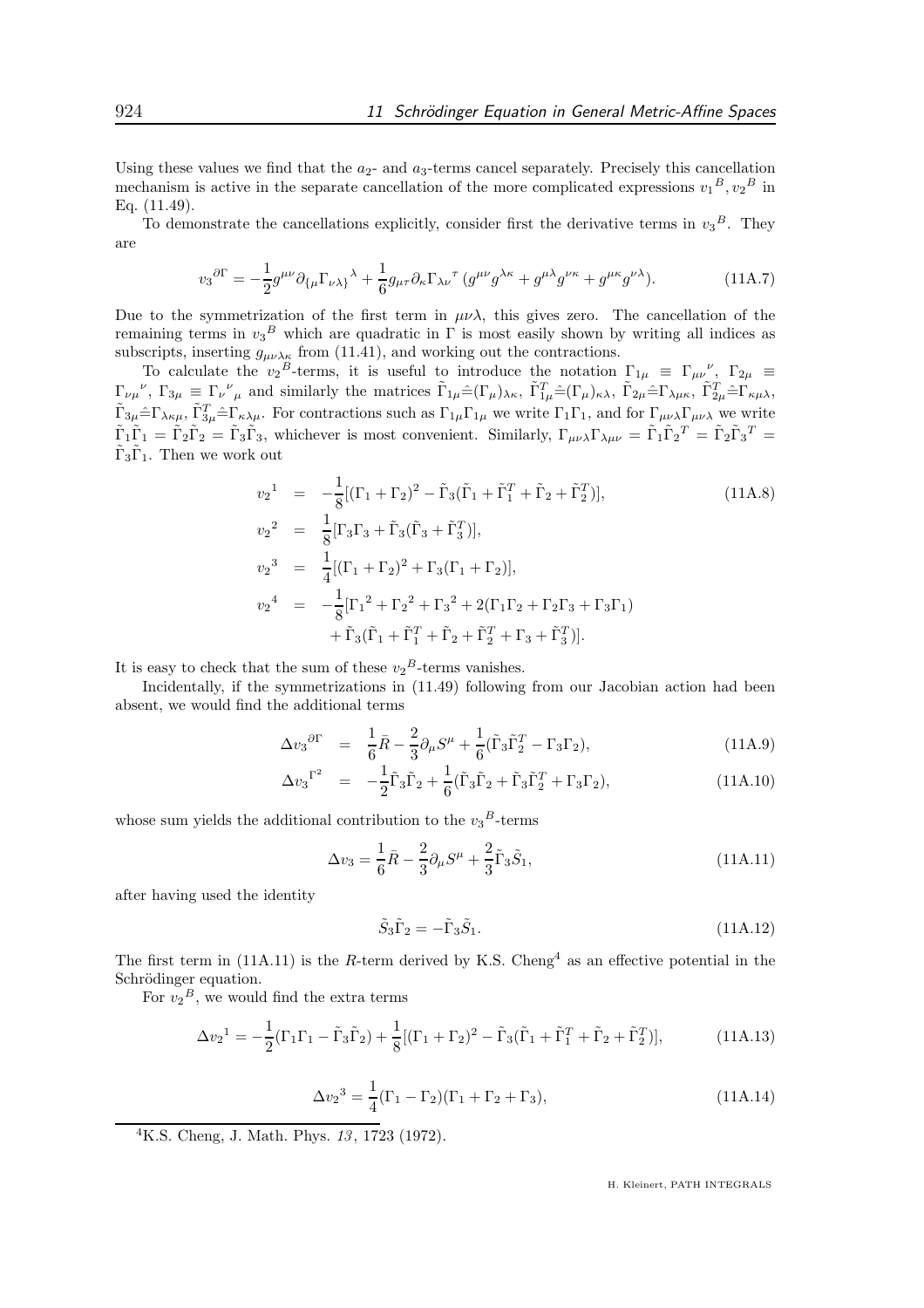which add up to

$$
\Delta v_2 = -\frac{1}{2}S_1S_1 + \frac{1}{2}\Gamma_3S_1 - \frac{1}{3}\tilde{\Gamma}_3\tilde{S}_1 + \frac{1}{2}\tilde{S}_1\tilde{S}_3,
$$
\n(11A.15)

where we have written  $S_1$  for  $S_\mu$  and used some trivial identities such as

$$
\tilde{\Gamma}_3 \tilde{\Gamma}_2{}^T = \tilde{\Gamma}_3 \tilde{\Gamma}_1. \tag{11A.16}
$$

Thus we would obtain an additional effective potential  $V_{\text{eff}} = (\hbar^2/M)v$  with

$$
v = \frac{1}{6}R - \frac{2}{3}g^{\mu\nu}\partial_{\mu}S_{\nu} - \frac{1}{2}(S_1^2 - \Gamma_3S_1) + \frac{1}{2}\tilde{S}_1\tilde{S}_3 - \frac{1}{3}\tilde{\Gamma}_3\tilde{S}_1.
$$
 (11A.17)

The second and the fourth term can be combined to

$$
-\frac{2}{3}D_{\mu}S^{\mu} - \frac{1}{6}\Gamma_3S_1.
$$
\n(11A.18)

Due to the presence of Γ's in v, this is a noncovariant expression which cannot possibly be physically correct. In the absence of torsion, however, v happens to be reparametrization-invariant, and this is the reason why the resulting effective potential  $V_{\text{eff}} = \hbar^2 \bar{R}/6M$  appeared acceptable in earlier works. A procedure which has no reparametrization-invariant extension to spaces with torsion cannot be correct.

# Appendix 11B DeWitt's Amplitude

Bryce DeWitt, in his frequently quoted paper,<sup>5</sup> attempted to quantize the motion of a particle in a curved space using the naive measure of path integration as in Eq. (10.153), but with the short-time amplitude (11.141) with  $q \equiv q_n$ ,  $q' \equiv q_{n-1}$ . However, after taking the Jacobian action  $\mathcal{A}_{J_0}^{\epsilon}$  into account, this leads to an integral kernel  $K^{\epsilon}(q, \Delta q)$  which differs from our correct one in Eq. (11.4) by an extra factor

$$
\mathcal{D}^{1/2}(q,q')e^{-i\mathcal{A}_J^{\epsilon}/\hbar}/\sqrt{g(q)}.
$$
\n(11B.1)

This has the postpoint expansion  $1 + \frac{1}{12} \bar{R}_{\mu\nu}(q) \Delta q^{\mu} \Delta q^{\nu} + \dots$ . When treated perturbatively, the extra term is equivalent to  $\epsilon\hbar\bar{R}/12M$ , Thus, in order to obtain the correct amplitude without an extra  $\overline{R}$ -term, DeWitt had to subtract the nonclassical potential  $\hbar^2 \overline{R}/12M$  from the Hamiltonian. Such a correction procedure must be rejected on the grounds that it runs contrary to the very essence of the path integral approach, in which the contribution of each path is controlled entirely by the phase  $e^{iA/\hbar}$  with the *classical action* in the exponent.

The short-time kernel proposed fifteen years later by Cheng requires the artificial subtraction of the full effective potential (11.106) to obtain the correct amplitude (11.4).

## Notes and References

The first path integral in a curved space was written down by B.S. DeWitt, Rev. Mod. Phys. 29, 377 (1957), making use of previous work by C. DeWitt-Morette [11]. A modified proposal s due to K.S. Cheng, J. Math. Phys. 13, 1723 (1972). For recent discussions with results different from ours see H. Kamo and T. Kawai, Prog. Theor. Phys. 50, 680, (1973); T. Kawai, Found. Phys. 5, 143 (1975);

<sup>5</sup>B.S. DeWitt, Rev. Mod. Phys. 29, 377 (1957).